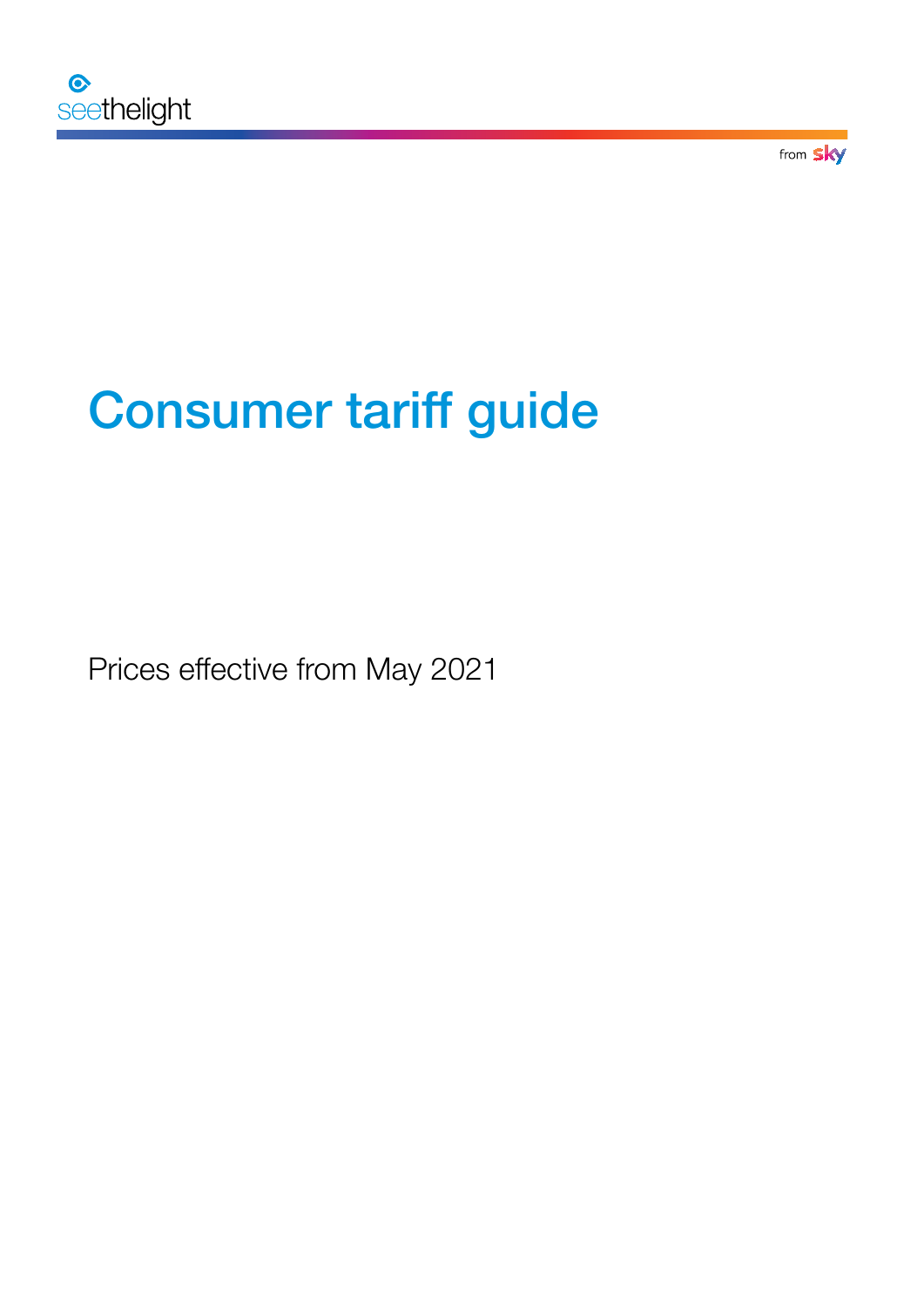# **Contents**

| <b>Broadband Charges</b>           | $\overline{3}$              |
|------------------------------------|-----------------------------|
| <b>Telephone Charges</b>           | $\overline{4}$              |
| <b>Call Features</b>               |                             |
| <b>Additional Charges</b>          |                             |
| <b>Number Porting</b>              | $\frac{4}{4}$ $\frac{4}{5}$ |
| <b>Talk Extras</b>                 |                             |
| <b>Call Charges</b>                | $\underline{6}$             |
| <b>Calculating your Bill</b>       | $\underline{6}$             |
| Fee Type                           | $\underline{6}$             |
| <b>Call Limit</b>                  | $\underline{6}$             |
| <b>VAT</b>                         | $\underline{6}$             |
| <b>Special Offers</b>              | $\underline{6}$             |
| <b>Time Bands</b>                  | $\underline{6}$             |
| <b>Call Connection Fee</b>         | $\overline{1}$              |
| <b>Call Charge Rounding</b>        | $\frac{2}{7}$               |
| <b>Duration Rounding</b>           | $\frac{7}{7}$               |
| <b>Inclusive Calls</b>             |                             |
| <b>National Calls</b>              | $\overline{8}$              |
| <b>Calls to Mobiles</b>            | $\underline{8}$             |
| <b>Calls to Emergency Services</b> | $\underline{8}$             |
| International calls                | 8                           |
| Non Geographic Calls               | 9                           |
| <b>International Calls</b>         | 12                          |
| <b>UK WiFi Services</b>            | 23                          |
| <b>UK Personal Numbering</b>       | 23                          |
| <b>Paying your Bill</b>            | $\underline{24}$            |
| <b>Cancellation Charges</b>        | 24                          |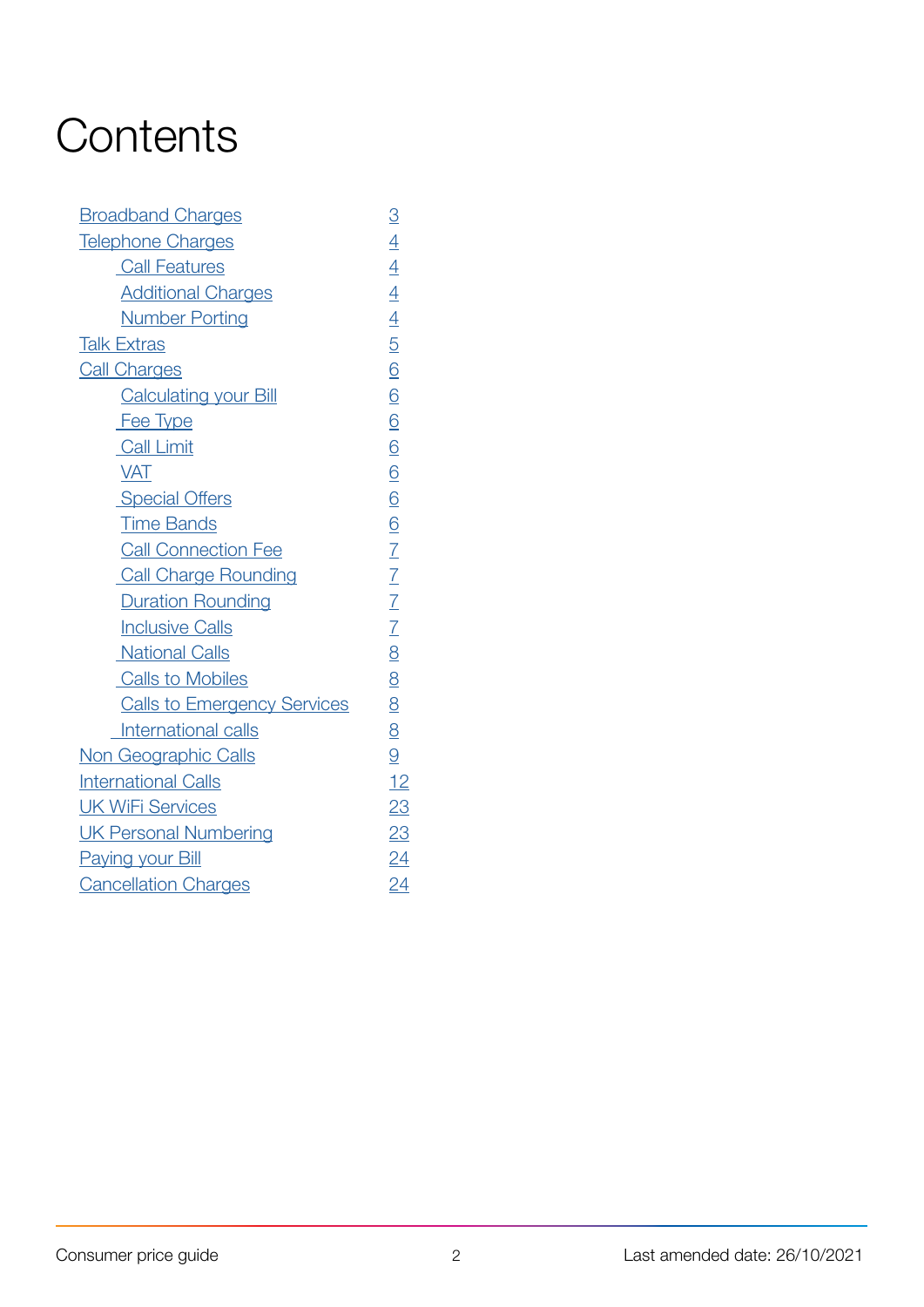# <span id="page-2-0"></span>Broadband Only Charges

|                        | <b>Super 80Mbps</b> | Ultra 160Mbps   | Ultra 360Mbps   |  |
|------------------------|---------------------|-----------------|-----------------|--|
| Download speed         | 80Mbps              | 160Mbps         | 360Mbps         |  |
| Upload speed           | 20Mbps              | 30Mbps          |                 |  |
| Monthly usage          | Unlimited usage     | Unlimited usage | Unlimited usage |  |
| Contract length        | 12 months           | 12 months       | 12 months       |  |
| Monthly broadband cost | £28                 | £35             | £45             |  |
| Annual cost            | £336                | £420            | £540            |  |
| One off activation fee | £50                 | £50             | £50             |  |
| Router delivery charge | £8.95               | £8.95           | £8.95           |  |

# Broadband and Voice Package Charges

|                                        | Super 80Mbps                                                          | Ultra 160Mbps                                                         | Ultra 360Mbps                                                         |  |
|----------------------------------------|-----------------------------------------------------------------------|-----------------------------------------------------------------------|-----------------------------------------------------------------------|--|
| Download speed                         | 80Mbps                                                                | 160Mbps                                                               | 360Mbps                                                               |  |
| Upload speed                           | 20Mbps                                                                | 30Mbps                                                                | 72Mbps                                                                |  |
| Inclusive calls                        | Inclusive evening and<br>weekend calls to UK<br>landlines and mobiles | Inclusive evening and<br>weekend calls to UK<br>landlines and mobiles | Inclusive evening and<br>weekend calls to UK<br>landlines and mobiles |  |
| Monthly usage                          | Unlimited usage                                                       | Unlimited usage                                                       | Unlimited usage                                                       |  |
| Contract length                        | 12 months                                                             | 12 months                                                             | 12 months                                                             |  |
| Monthly broadband cost                 | £28                                                                   | £35                                                                   | £45                                                                   |  |
| Mandatory call minutes<br>package cost | $+£5$                                                                 | $+£5$                                                                 | $+£5$                                                                 |  |
| Total monthly cost                     | £33                                                                   | £40                                                                   | £50                                                                   |  |
| Annual cost                            | £396                                                                  | £480                                                                  | £600                                                                  |  |
| One off activation fee                 | £50                                                                   | £50                                                                   | £50                                                                   |  |
| Router delivery charge                 | £8.95                                                                 | £8.95                                                                 | £8.95                                                                 |  |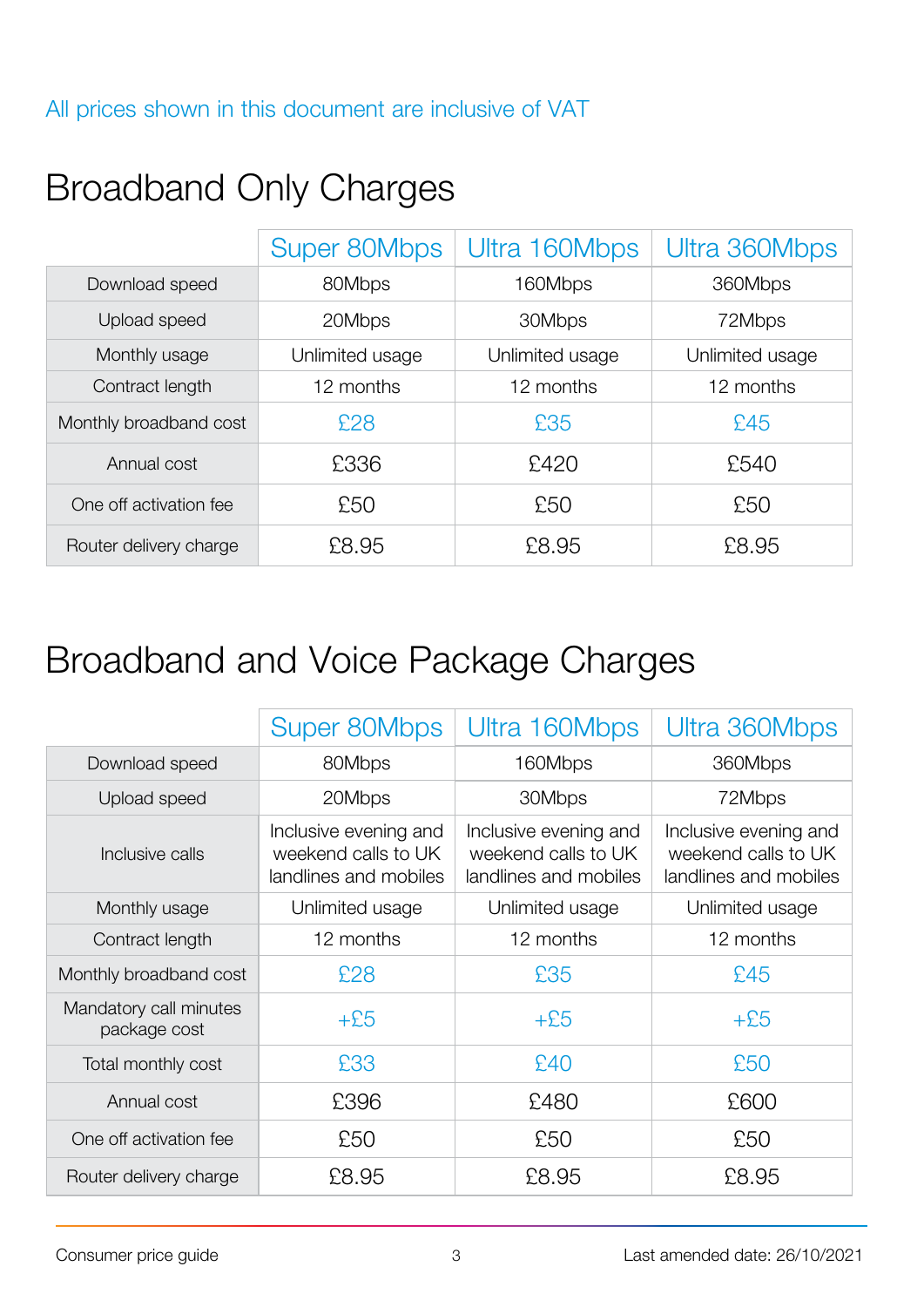# <span id="page-3-0"></span>Telephone Charges

### Call Features

| Feature                   | Price (per month) |
|---------------------------|-------------------|
| Call Return*              | Inclusive         |
| Call Divert*              | Inclusive         |
| Caller ID                 | Inclusive         |
| Call Waiting              | Inclusive         |
| <b>Reminder Call</b>      | Inclusive         |
| Voicemail                 | Inclusive         |
| <b>Enhanced Voicemail</b> | Inclusive         |
| Call Barring              | Inclusive         |

\*Please note call charges apply to diverted calls and calls made using Call Return (unless call is to another seethelight phone).

### Additional Charges

| Charge                  | Price                  |
|-------------------------|------------------------|
| Paper bill charge       | $\vert$ £1.50 per bill |
| Non direct debit charge | £2.50 per month        |

#### Save £48 every year with Direct Debit and E-Billing

When you pay your bills by Direct Debit and view your bills electronically, you can save yourself £48 every year!

### Number porting

A number port is subject to a charge of £15. If you're porting your number from seethelight, it will be free of charge.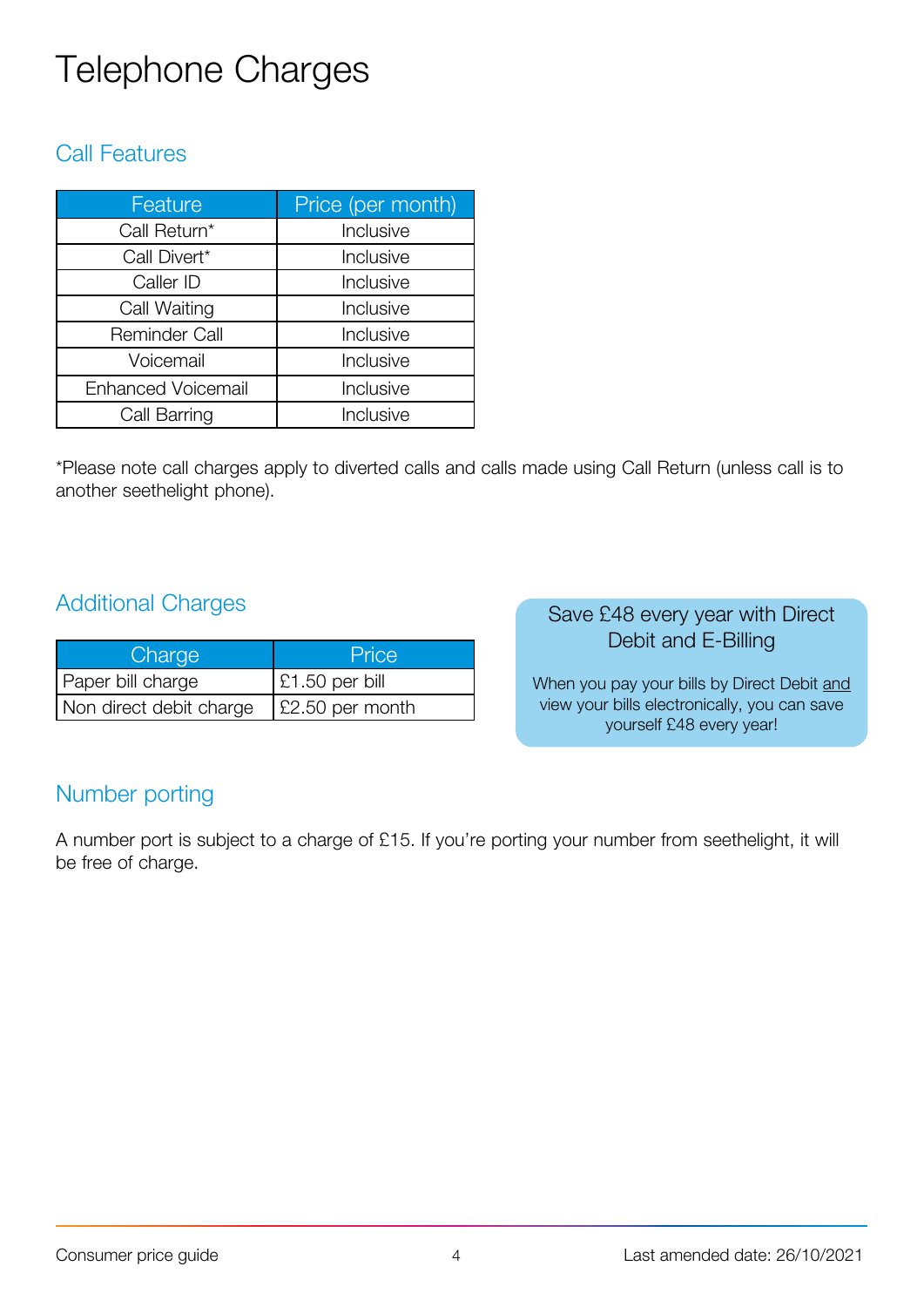# <span id="page-4-0"></span>Talk Extras

# Package overview

|                                              |                  |                                              | <b>UK</b><br>landlines                             | <b>UK</b><br>mobiles                                | International<br>numbers                                                                                              | 084, 087,<br>09 and 118                                        |
|----------------------------------------------|------------------|----------------------------------------------|----------------------------------------------------|-----------------------------------------------------|-----------------------------------------------------------------------------------------------------------------------|----------------------------------------------------------------|
|                                              |                  | Daytime<br>7am to 7pm<br>Monday to<br>Friday | 9p a minute<br>$+ a 18p$ call<br>connection<br>fee | 13p a minute<br>$+$ a 18p call<br>connection<br>fee |                                                                                                                       | 9p per                                                         |
| <b>Talk evening</b><br>£5<br>and<br>weekends |                  | Evening<br>7pm to 7am<br>Monday to<br>Friday | Inclusive*                                         |                                                     | See pages 8-23<br>of this<br>document.                                                                                | minute<br>Access<br>Charge plus<br>Service                     |
|                                              |                  | Weekends<br>All day<br>Saturday to<br>Sunday |                                                    |                                                     |                                                                                                                       | Charge                                                         |
| <b>Talk</b><br>Anytime                       | £10<br>per month | All day<br>Monday to<br>Sunday               | Inclusive*                                         |                                                     | See pages 8-23<br>of this<br>document.                                                                                | 9p per<br>minute<br>Access<br>Charge plus<br>Service<br>Charge |
| <b>Talk</b><br>International                 | £12<br>per month | All day<br>Monday to<br>Sunday               | Inclusive*                                         |                                                     | Inclusive*<br>to 50 fixed line<br>international<br>destinations and<br>mobile calls to<br>USA, Canada &<br>Hong Kong. | 9p per<br>minute<br>Access<br>Charge plus<br>Service<br>Charge |

\*Terms and conditions

- Maximum call time of any call is 60 minutes. To avoid standard call charges, you can hang up or redial.
- A call connection fee will not apply to calls that are inclusive of your selected Talk package.
- Bank holidays are classed as normal working week days and charges will still apply on these days.
- UK Landline calls to 01, 02, 03.
- UK Mobile (07) numbers.
- Inclusive international geographic landline calls to Australia, Austria, Bangladesh, Belgium, Brazil, Bulgaria, Canada, Canary Islands, China, Croatia, Cyprus, Czech Republic, Denmark, Estonia, Finland, France, Germany, Gibraltar, Greece, Hong Kong, Hungary, India, Irish Republic, Israel, Italy, Jamaica, Japan, Latvia, Lithuania, Luxembourg, Madeira, Malaysia, Netherlands, New Zealand, Norway, Pakistan, Poland, Portugal, Romania, Russian Federation, Singapore, Slovak Republic, Slovenia, South Africa, Spain, Sweden, Switzerland, Thailand, Turkey, USA (also includes calls to mobiles in Canada, Hong Kong and USA).

If you have any queries relating to a specific number that you cannot find in our tariff document, you can use our Residential Call Calculator on our website at: www.seethelight.co.uk/callcalculator or please call our customer services team who will be happy to help.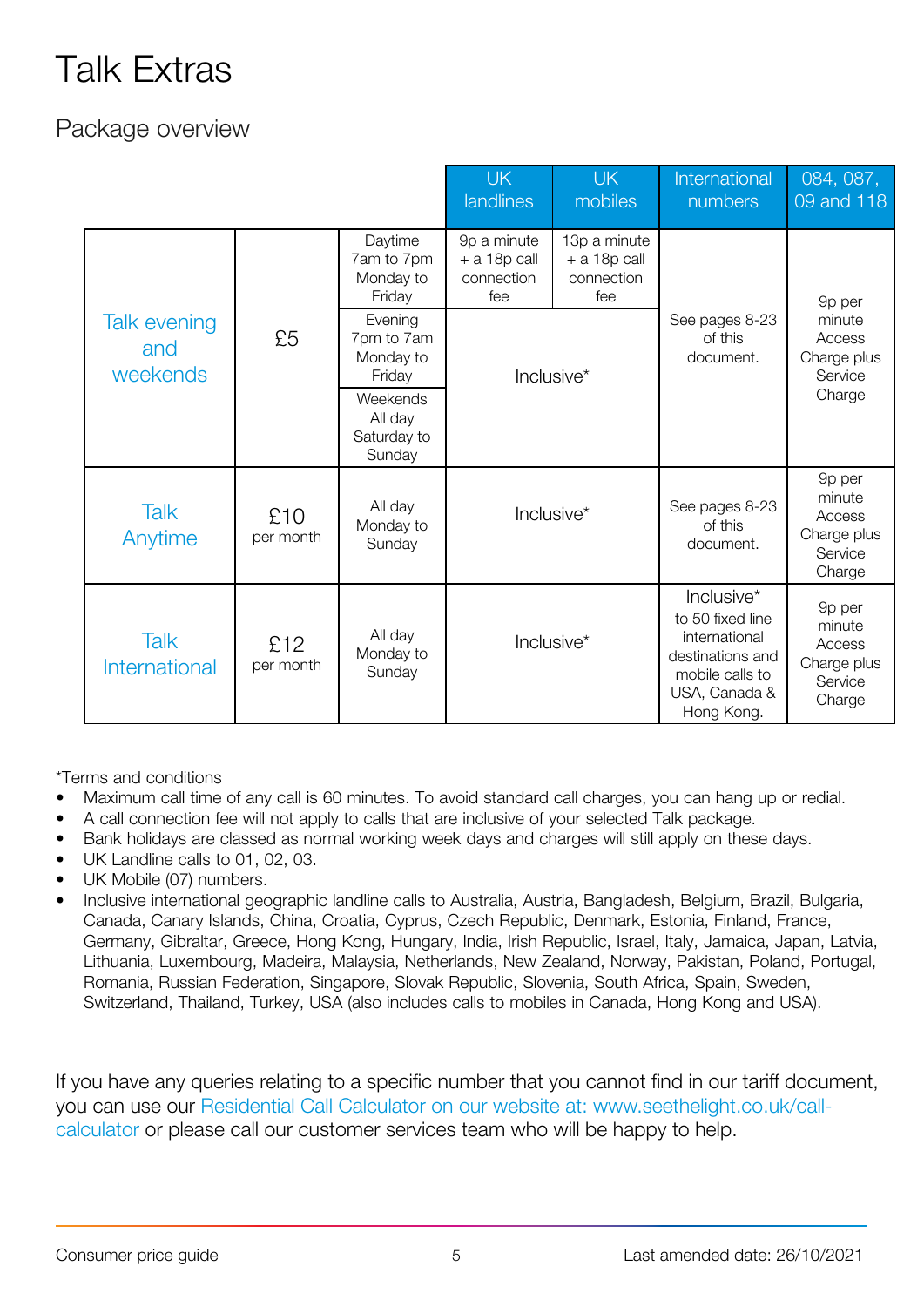# <span id="page-5-0"></span>Call Charges

# Calculating Your Bill

The customer's bill is calculated in the following way:

- All initial broadband activation fees are payable up-front.
- All rental fees are payable one month in advance.
- Your first bill is likely to be larger than normal, because we charge you from the day your services are activated, and then one month in advance.

Point of payment for the different parts of a package is as follows:

### Fee Type

| Fee Type   | Point that fee is billed                                                                                                                                 |
|------------|----------------------------------------------------------------------------------------------------------------------------------------------------------|
| Activation | All activation fees will be payable up-front                                                                                                             |
| Rental     | Your first bill is likely to be larger than normal, because we charge<br>you from the day your services are activated, and then one month in<br>advance. |
| Calls      | The call charges incurred during your monthly bill period will appear<br>on the following month's bill in arrears.                                       |

### Call Limit

New seethelight customers will automatically be set a call limit (additional information can be found in the seethelight terms and conditions). If the call level is reached before the normal monthly bill is due to be sent out, seethelight will contact the customer to agree an appropriate remedy.

In some instances seethelight may ask for a deposit if the customer has no account history.

## VAT

All charges include VAT.

#### Time Bands

seethelight define the terms "daytime", "evening" and "weekend" as follows:

| Daytime Peak     | Monday to Friday, 7am to 7pm               |
|------------------|--------------------------------------------|
| Evening Off Peak | Monday to Friday, before 7am and after 7pm |
| Weekend Off Peak | Midnight Friday to midnight Sunday         |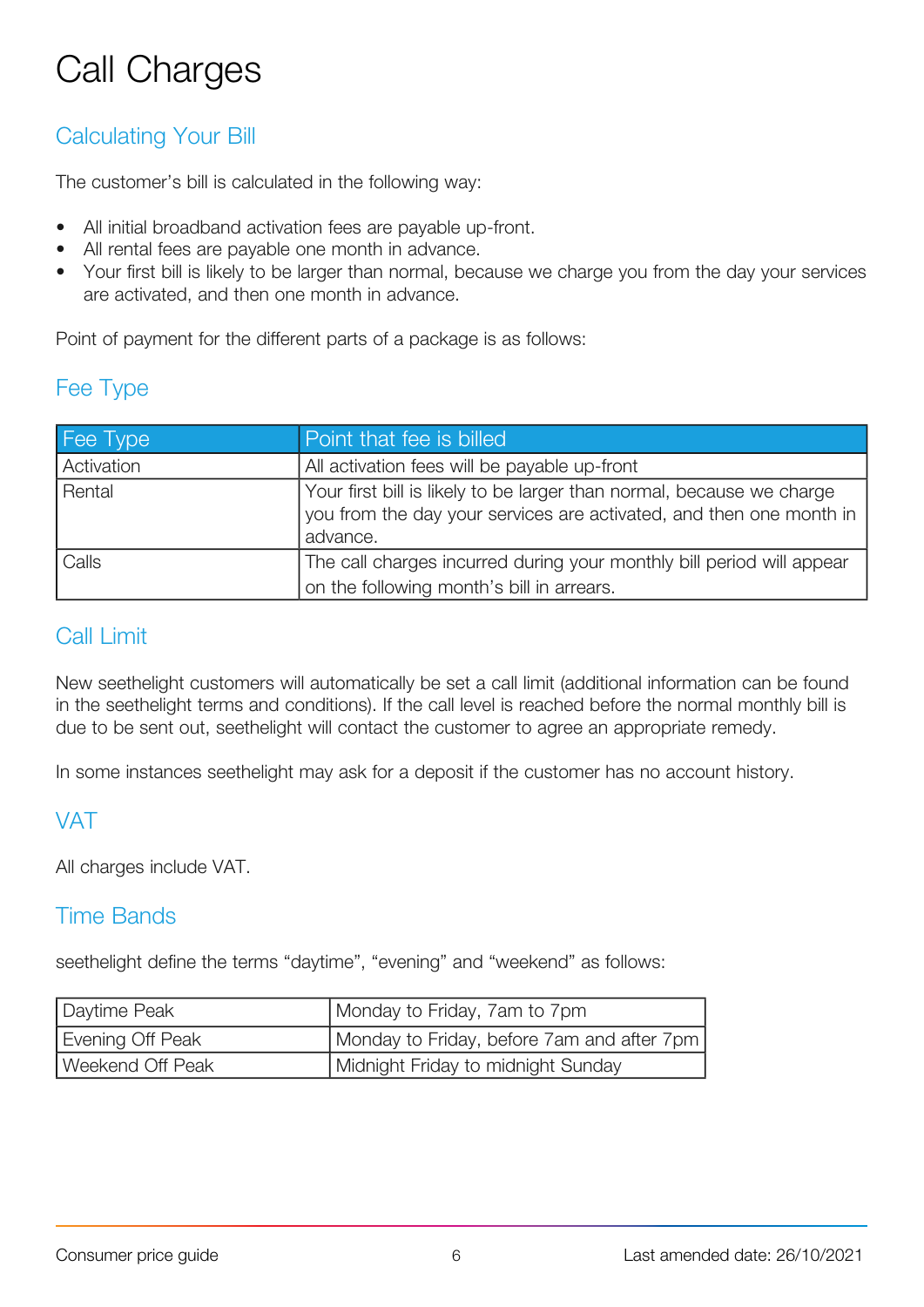# <span id="page-6-0"></span>Call Connection Fee

A call connection fee of 18p will be applied to all calls except:

- Free, inclusive or unlimited calls
- Fixed fee calls (including fixed fee directory enquiry calls)
- Calls charged by time duration that start with a fixed fee (including some directory enquiry calls)

Calls from seethelight customers to other seethelight customers are free of charge for up to an hour.

# Call Charge Rounding

The cost of a call is calculated by adding the pre VAT pence per minute charge to the pre VAT call connection fee; the total is rounded up to the next penny and VAT is applied to the total.

# Duration Rounding

Calls are rounded up to the next whole minute, except service calls, which will be rounded to the next whole second.

Example of rounding up to next whole minute For example, to call a mobile number outside of any call packages at peak times for 3 and half minutes, it would be calculated as: 10.83p (our pre VAT cost per minute)  $\times$  4 minutes = 43.32p 15p (our pre VAT call connection fee)  $43.32p +15p = 59p$  (rounded up to the next penny) VAT at 20% = 12p (rounded to the nearest penny) Total call charge including  $VAT = 71p$ 

## Inclusive Calls

Calls from seethelight customers to other seethelight customers are free of charge for up-to an hour, call rates are charged at pence per minute rate after one hour.

Unlimited evening and weekend calls to UK landlines (01, 02, 03) and UK mobiles (07) are for up to an hour but excludes non-geographic numbers 0871, 0845 and 0847, all indirect access calls, Premium Rate services, operator-controlled calls, calls to the internet, information and paging services, local, national and all non-geographic numbers used to dial-up ISPs, other non voice calls and calls to the Channel Islands.

Advertised inclusive calls to UK landlines (01, 02, 03) and UK mobiles (07) are subject to a penceper-minute charge rate after one hour.

The user can hang up and redial before the end of an hour to avoid additional call charges.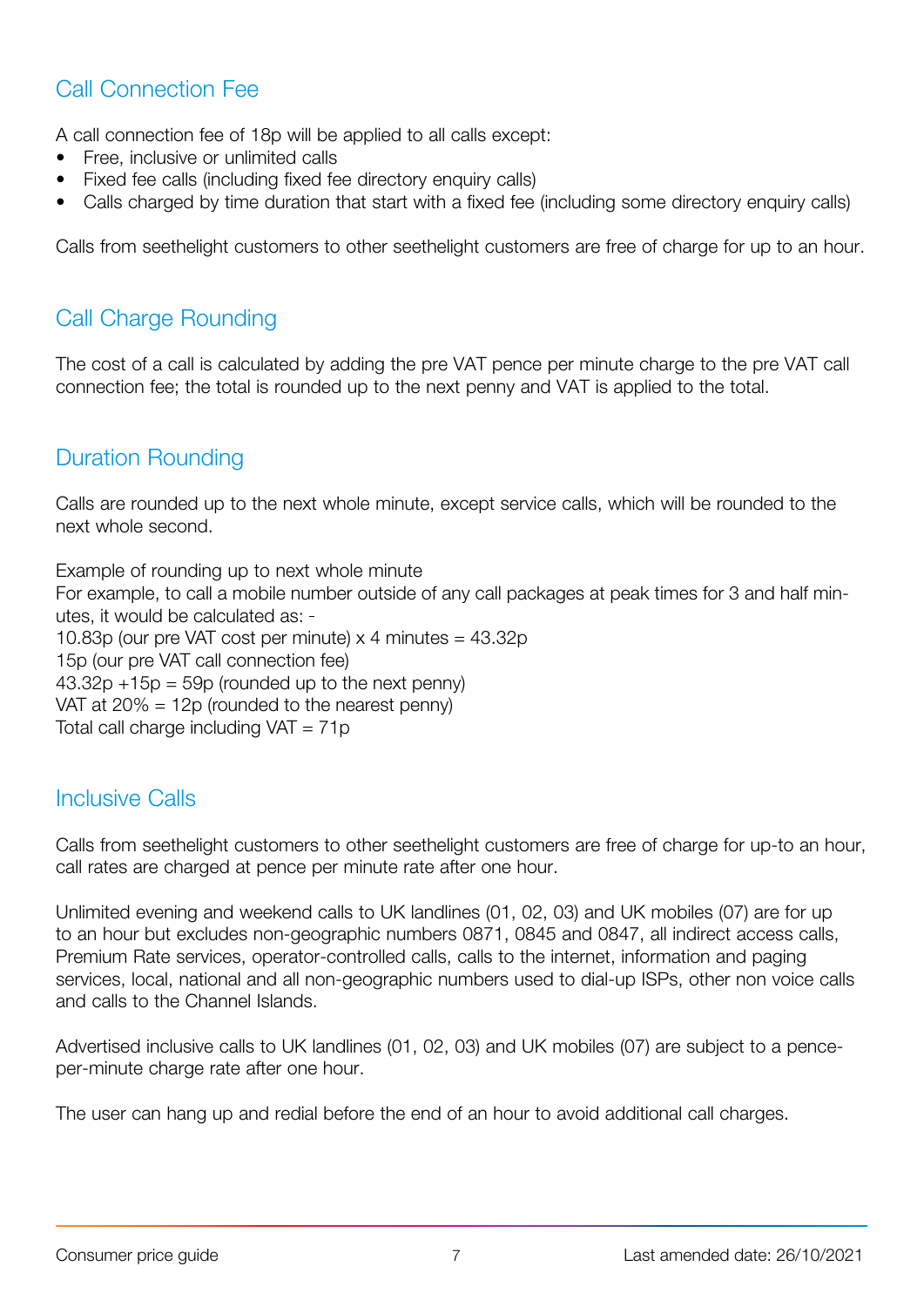#### <span id="page-7-0"></span>National Calls (01, 02, 03)\*

| Product                              | Peak<br>(daytime) | Off-Peak (evening and<br>weekends) |  |
|--------------------------------------|-------------------|------------------------------------|--|
| seethelight to seethelight customers | Free              | Free                               |  |
| National                             | 9p per minute     | Inclusive**                        |  |

\*A call connection fee of 18 pence will be applied to all calls outside of your call package.

\*\*Weekend and evening calls are included as standard. However, if you exceed 60 minutes, you will be charged at the standard rate of 9p per minute.

### Calls to Mobiles\*

| <b>Mobile</b>          | Peak           | Off-Peak (evening and |
|------------------------|----------------|-----------------------|
|                        | (daytime)      | weekends)             |
| <b>Guernsey Mobile</b> | 13p per minute | Inclusive**           |
| Jersey Mobile          | 13p per minute | Inclusive**           |
| <b>BT</b> Fusion       | 13p per minute | Inclusive**           |
| Cable & Wireless       | 13p per minute | Inclusive**           |
| Hutchison 3G           | 13p per minute | Inclusive**           |
| O <sub>2</sub>         | 13p per minute | Inclusive**           |
| Opal                   | 13p per minute | Inclusive**           |
| Orange                 | 13p per minute | Inclusive**           |
| <b>Other Mobiles</b>   | 13p per minute | Inclusive**           |
| T Mobile               | 13p per minute | Inclusive**           |
| Virtual 1              | 13p per minute | Inclusive**           |
| Virtual 2              | 13p per minute | Inclusive**           |
| Vodafone               | 13p per minute | Inclusive**           |
| Mobile Voice and Data  | 13p per minute | Inclusive**           |

\*A call connection fee of 18 pence will be applied to all national UK mobile calls.

\*\*Weekend and evening calls are included as standard. However, if you exceed 60 minutes, you will be charged at the standard rate of 13p per minute.

Charges to other Non-Geographic numbers are set out in the tables on pages 9-12 of this document.

## Calls to Emergency Services

| 166  |
|------|
| ם הם |

#### International Calls\*

Charges to international numbers are set out in the tables on pages 12-23 of this document.

\*A call connection fee of 18 pence will be applied to all international calls.

Please note: seethelight do not block calls to any numbers, including international numbers. However, seethelight cannot guarantee that our upstream provider will not block these.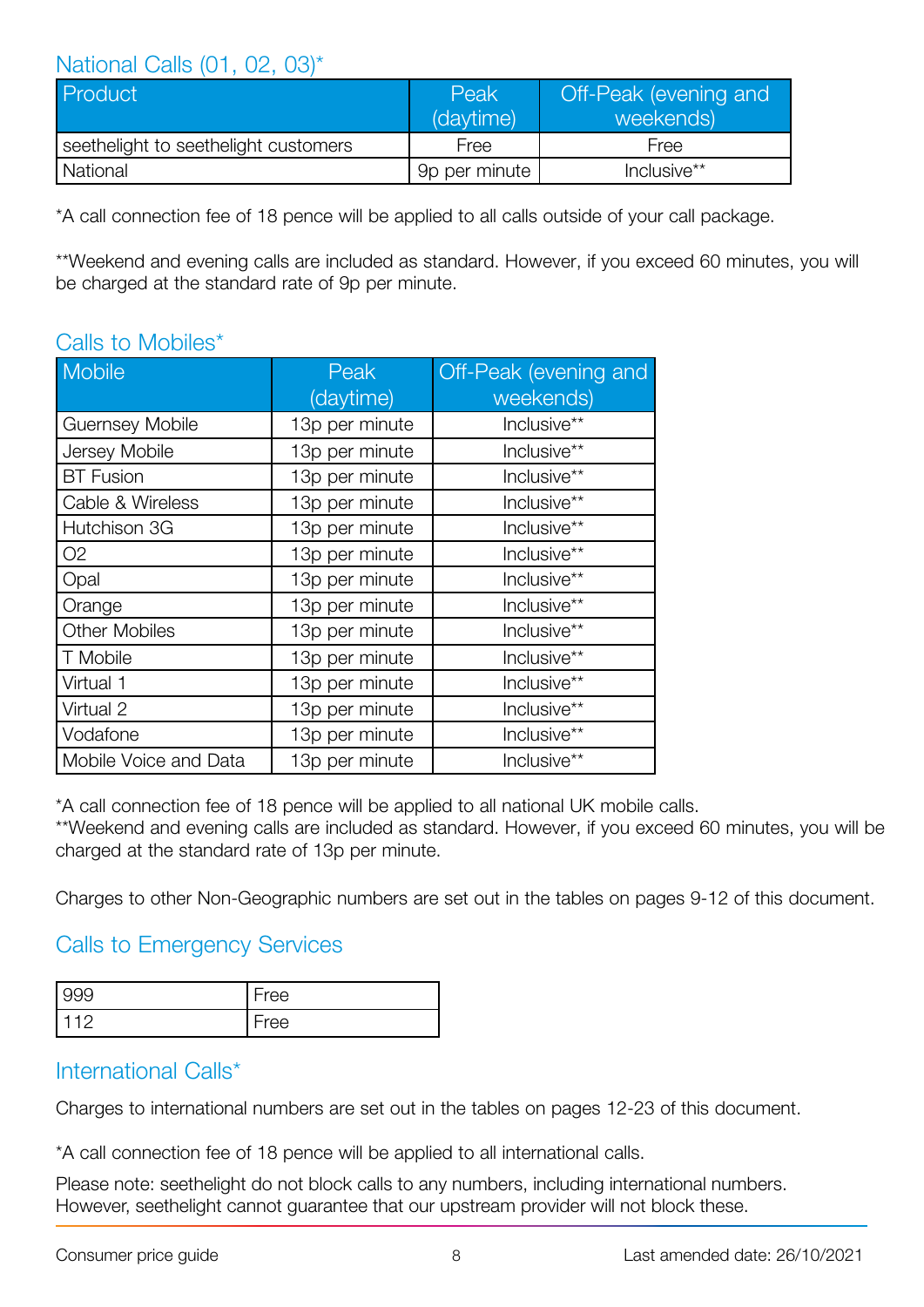# <span id="page-8-0"></span>Non Geographic Calls

The cost of calling 084, 087, 09 and 118 numbers will be split into two charges:-

- Access charge: this is what we'll charge you, per minute, for connecting the call. The access charge for seethelight customers will be 9 pence per minute including VAT.
- Service charge: this is the rest of the call charge. The organisation you are calling will tell you how much it is.
- Total charge: Adding together the access charge and service charge will give the total cost of the call.
- In addition, in some circumstances you will be charged a one off call connection charge. This charge is dependent on the number you are calling. This can be seen in the table below.
- \*All charge codes with an \* do not start charging you until 61 seconds.

|                    | One Off Call                                 | <b>Charge Per Minute</b> |                |                          |
|--------------------|----------------------------------------------|--------------------------|----------------|--------------------------|
| <b>Charge Code</b> | <b>Connection Fee</b><br>(per call in pence) | <b>Access Charge</b>     | Service Charge | <b>Total Call Charge</b> |
| UKNSC001           | 0                                            | 9                        | 0              | $\hbox{9}$               |
| UKNSC002           | $\mathsf{O}$                                 | $\hbox{9}$               | $\mathbf{1}$   | 10                       |
| UKNSC003           | $\mathbf 0$                                  | $\mathsf g$              | $\mathbf{2}$   | 11                       |
| UKNSC004           | $\mathsf{O}$                                 | $\mathsf g$              | 3              | 12                       |
| UKNSC005           | $\mathsf{O}$                                 | $\mathsf 9$              | $\overline{4}$ | 13                       |
| UKNSC006           | $\mathsf{O}$                                 | $\hbox{9}$               | 5              | 14                       |
| UKNSC007           | $\mathsf{O}$                                 | $\hbox{9}$               | $\,6$          | 15                       |
| UKNSC008           | $\mathsf{O}$                                 | $\mathsf 9$              | $\overline{7}$ | 16                       |
| UKNSC009           | $\mathsf O$                                  | $\mathsf g$              | 8              | 17                       |
| UKNSC010           | $\mathsf{O}$                                 | $\mathsf 9$              | $\mathsf g$    | 18                       |
| UKNSC011           | $\mathsf{O}$                                 | $\overline{9}$           | 10             | 19                       |
| UKNSC012           | $\mathsf{O}$                                 | $\hbox{9}$               | 11             | 20                       |
| UKNSC013           | $\mathsf{O}$                                 | $\mathsf g$              | 12             | 21                       |
| UKNSC014           | $\mathsf{O}$                                 | $\mathsf g$              | 13             | 22                       |
| UKNSC015           | $\mathsf{O}$                                 | $\mathsf 9$              | 15             | 24                       |
| UKNSC016           | $\mathsf{O}$                                 | $\mathsf g$              | 20             | 29                       |
| UKNSC017           | $\mathsf{O}$                                 | $\hbox{9}$               | 25             | 34                       |
| UKNSC018           | $\mathsf{O}$                                 | $\hbox{9}$               | 30             | 39                       |
| UKNSC019           | $\mathsf{O}$                                 | $\mathsf g$              | 35             | 44                       |
| UKNSC020           | $\mathsf{O}$                                 | $\mathsf 9$              | 36             | 45                       |
| UKNSC021           | $\mathsf{O}$                                 | $\mathsf g$              | 40             | 49                       |
| UKNSC022           | $\mathsf{O}$                                 | $\hbox{9}$               | 45             | 54                       |
| UKNSC023           | $\mathsf{O}$                                 | $\mathsf 9$              | 46             | 55                       |
| UKNSC024           | $\mathsf{O}$                                 | $\mathsf g$              | 50             | 59                       |
| UKNSC025           | $\mathsf{O}$                                 | $\mathsf 9$              | 55             | 64                       |
| UKNSC026           | $\mathsf{O}$                                 | $\overline{9}$           | 60             | 69                       |
| UKNSC027           | $\mathsf{O}$                                 | $\hbox{9}$               | 65             | 74                       |
| UKNSC028           | $\mathsf{O}$                                 | $\hbox{9}$               | 70             | 79                       |
| UKNSC029           | $\mathsf O$                                  | $\hbox{9}$               | 75             | 84                       |
| UKNSC030           | $\overline{0}$                               | $\mathsf 9$              | 80             | 89                       |
| UKNSC031           | $\mathsf{O}$                                 | $\mathsf 9$              | 90             | 99                       |
| UKNSC032           | $\mathsf{O}$                                 | $\hbox{9}$               | 95             | 104                      |
| UKNSC033           | $\mathsf{O}$                                 | $\overline{9}$           | 99             | 108                      |
| UKNSC034           | $\mathsf{O}$                                 | $\hbox{9}$               | 100            | 109                      |
| UKNSC035           | $\mathsf O$                                  | $\mathsf 9$              | 110            | 119                      |
| UKNSC036           | $\overline{0}$                               | $\hbox{9}$               | 120            | 129                      |
| UKNSC037           | $\mathsf{O}$                                 | $\hbox{9}$               | 145            | 154                      |
| UKNSC038           | $\mathsf{O}$                                 | $\mathsf g$              | 150            | 159                      |
| UKNSC039           | $\mathsf{O}\xspace$                          | $\hbox{9}$               | 155            | 164                      |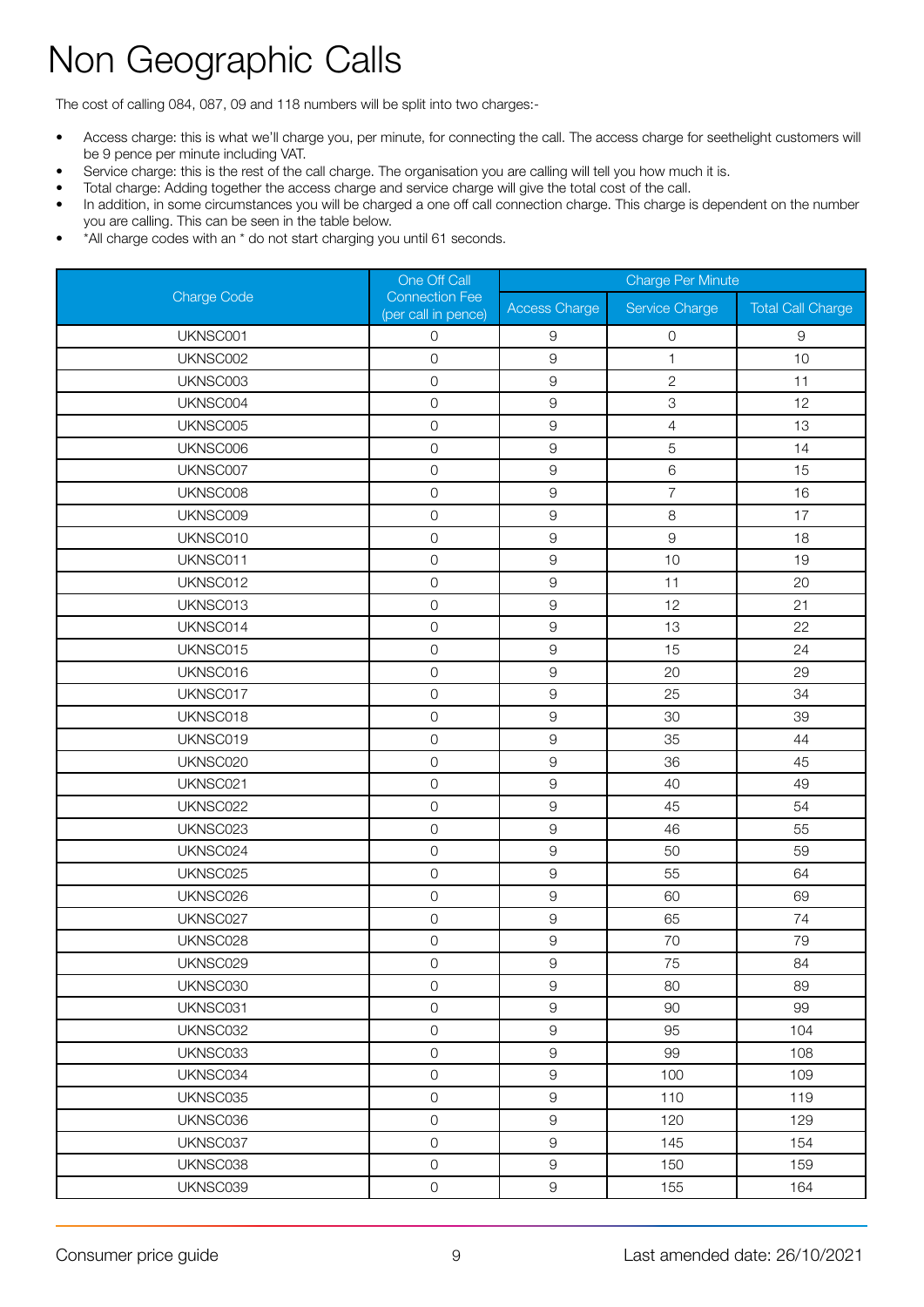| UKNSC040  | $\mathsf O$         | $\mathsf 9$ | 180            | 189            |
|-----------|---------------------|-------------|----------------|----------------|
| UKNSC041  | $\mathsf{O}\xspace$ | $\hbox{9}$  | 200            | 209            |
| UKNSC042  | $\mathsf{O}$        | $\hbox{9}$  | 220            | 229            |
| UKNSC043  | $\mathsf O$         | $\hbox{9}$  | 250            | 259            |
| UKNSC044  | $\mathsf{O}\xspace$ | 9           | 300            | 309            |
| UKNSC045  | $\mathsf O$         | $\hbox{9}$  | 360            | 369            |
| UKNSC046  | 5                   | $\hbox{9}$  | $\mathsf O$    | $\overline{9}$ |
| UKNSC047  | 10                  | $\hbox{9}$  | $\mathsf{O}$   | $\hbox{9}$     |
| UKNSC048  | 15                  | $\hbox{9}$  | $\mathsf{O}$   | $\hbox{9}$     |
| UKNSC049  | 25                  | 9           | $\mathsf{O}$   | 9              |
| UKNSC050  | 30                  | $\hbox{9}$  | $\mathsf{O}$   | $\hbox{9}$     |
| UKNSC051  | 35                  | $\hbox{9}$  | $\mathsf{O}$   | 9              |
| UKNSC052  | 40                  | $\hbox{9}$  | $\mathsf{O}$   | $\hbox{9}$     |
| UKNSC053  | 48                  | $\hbox{9}$  | $\mathsf{O}$   | $\hbox{9}$     |
| UKNSC054  | 50                  | 9           | $\mathsf{O}$   | 9              |
| UKNSC055  | 70                  | 9           | $\mathbf 0$    | $\hbox{9}$     |
| UKNSC056  | 75                  | $\hbox{9}$  | $\mathsf{O}$   | 9              |
| UKNSC057  | 100                 | $\hbox{9}$  | $\mathsf{O}$   | $\hbox{9}$     |
| UKNSC058  | 145                 | $\hbox{9}$  | $\mathsf{O}$   | 9              |
| UKNSC059  | 150                 | 9           | $\mathsf{O}$   | 9              |
| UKNSC060  | 200                 | $\hbox{9}$  | $\mathsf{O}$   | $\hbox{9}$     |
| UKNSC061  | 250                 | $\hbox{9}$  | $\mathsf{O}$   | 9              |
| UKNSC062  | 300                 | $\hbox{9}$  | $\mathsf{O}$   | $\hbox{9}$     |
| UKNSC063  | 400                 | $\hbox{9}$  | $\mathsf{O}$   | $\hbox{9}$     |
| UKNSC064  | 500                 | $\hbox{9}$  | $\mathsf{O}$   | $\mathsf g$    |
| UKNSC065  | 600                 | 9           | $\overline{0}$ | 9              |
| UKNSC066  | 77                  | $\hbox{9}$  | 155            | 164            |
| UKNSC067  | 80                  | $\hbox{9}$  | 25             | 34             |
| UKNSC068  | $\overline{0}$      | $\hbox{9}$  | 243            | 252            |
| UKNSC069  | 350                 | $\hbox{9}$  | 10             | 19             |
| UKNSC070* | 243                 | $\hbox{9}$  | 243            | 252            |
| UKNSC072* | 276                 | $\hbox{9}$  | 177            | 186            |
| UKNSC073* | $\mathsf{O}\xspace$ | 9           | 250            | 259            |
| UKNSC074* | 5                   | 9           | 5              | 14             |
| UKNSC075* | 10                  | $\hbox{9}$  | 10             | 19             |
| UKNSC076* | 40                  | $\mathsf g$ | 40             | 49             |
| UKNSC077* | 70                  | 9           | 70             | 79             |
| UKNSC078* | 150                 | 9           | 150            | 159            |
| UKNSC079* | 200                 | 9           | 200            | 209            |
| UKNSC080* | 445                 | $\hbox{9}$  | 257            | 266            |
| UKNSC081  | $\mathsf{O}\xspace$ | 9           | 18             | 27             |
| UKNSC082  | $\overline{0}$      | 9           | 22             | 31             |
| UKNSC083  | $\overline{0}$      | 9           | 350            | 359            |
| UKNSC084  | 250                 | 9           | 75             | 84             |
| UKNSC085  | 260                 | $\hbox{9}$  | 99             | 108            |
| UKNSC086  | 275                 | $\Theta$    | 78             | 87             |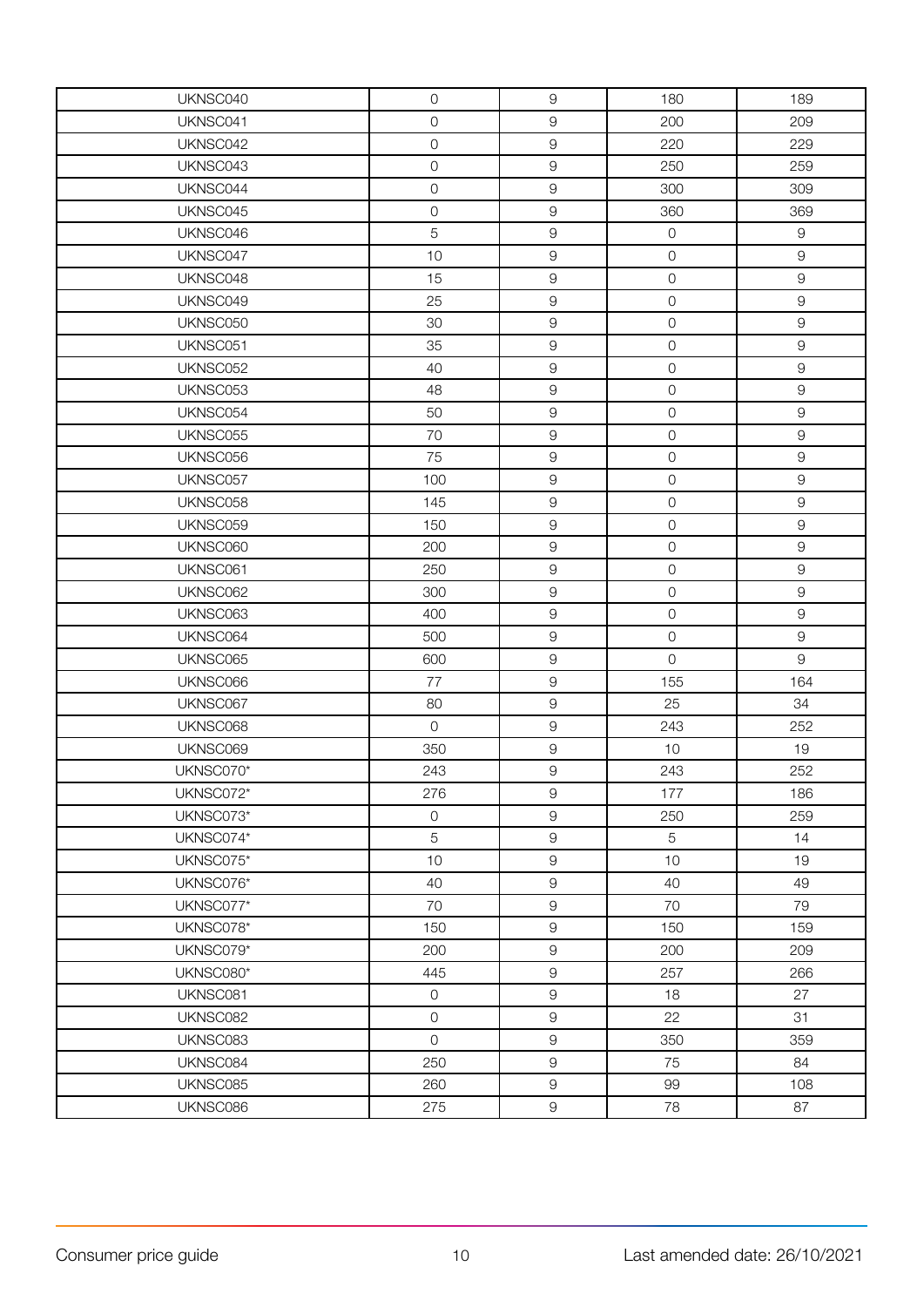| UKNSC087* | 300  | 9 | 130 | 139 |
|-----------|------|---|-----|-----|
| UKNSC089* | 1198 | 9 | 299 | 308 |
| UKNSC092* |      | 9 |     | 16  |
| UKNSC093* | 13   | 9 | 13  | 22  |
| UKNSC094* | 80   | 9 | 80  | 89  |
| UKNSC095* | 100  | 9 | 100 | 109 |
| UKNSC096* | 300  | 9 | 300 | 309 |
| UKNSC097* | 360  | 9 | 50  | 59  |
| UKNSC098* | 360  | 9 | 150 | 159 |
| UKNSC099* | 360  | 9 | 200 | 209 |
| UKNSC100* | 360  | 9 | 360 | 369 |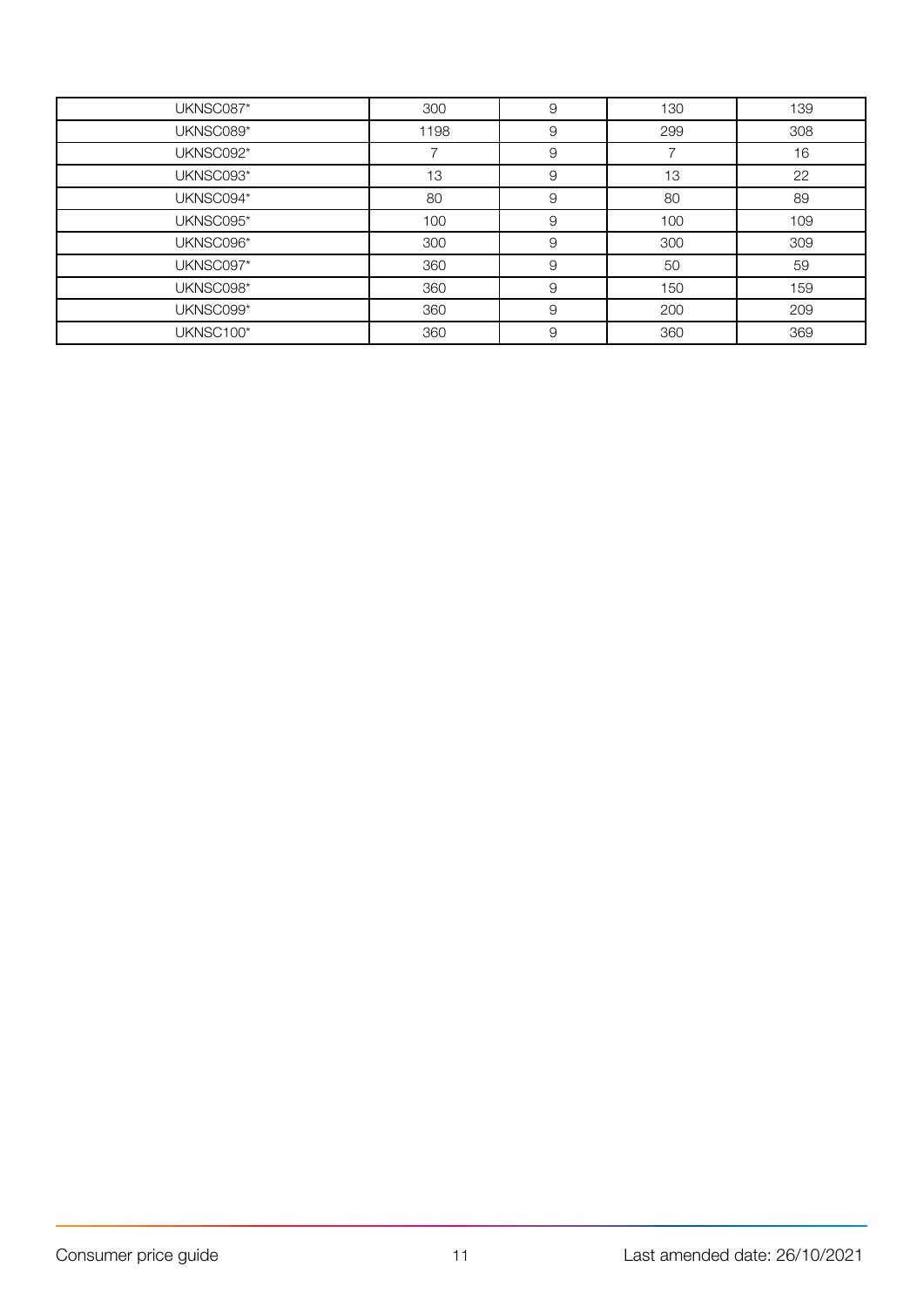# <span id="page-11-0"></span>International Calls

|                              | Charge per minute (in pence) |                              |         |
|------------------------------|------------------------------|------------------------------|---------|
| Country                      | Daytime                      | Evening                      | Weekend |
| Antigua & Barbuda            | 22.08                        | 20.16                        | 20.16   |
| Antigua & Barbuda Mobile     | 46.08                        | 45.70                        | 45.70   |
| Afghanistan                  | 110.40                       | 105.60                       | 105.60  |
| Afghanistan Mobile           | 134.40                       | 131.14                       | 131.14  |
| Anguilla                     | 64.32                        | 54.72                        | 54.72   |
| Anguilla Mobile              | 88.32                        | 80.26                        | 80.26   |
| Albania                      | 42.24                        | 37.44                        | 37.44   |
| Albania Mobile               | 76.09                        | 70.88                        | 70.88   |
| Albania OLO                  | 50.50                        | 45.00                        | 45.00   |
| Algeria                      | 42.24                        | 37.44                        | 37.44   |
| Algeria Mobile               | 66.24                        | 62.98                        | 62.98   |
| Andorra                      | 36.10                        | 28.79                        | 28.79   |
| Andorra Mobile               | 60.10                        | 54.32                        | 54.32   |
| Angola                       | 83.52                        | 79.68                        | 79.68   |
| Angola Mobile                | 107.52                       | 105.22                       | 105.22  |
| Antarctic                    | 159.00                       | 152.00                       | 152.00  |
| Aruba                        | 63.36                        | 50.88                        | 50.88   |
| Aruba Mobile                 | 87.36                        | 76.42                        | 76.42   |
| Argentina                    | 80.64                        | 65.28                        | 65.28   |
| Argentina Major Cities       | 80.64                        | 65.28                        | 65.28   |
| Argentina Mobile             | 104.64                       | 90.82                        | 90.82   |
| Armenia                      | 83.52                        | 68.16                        | 68.16   |
| Armenia Mobile               | 107.52                       | 93.70                        | 93.70   |
| Ascension Island             | 100.50                       | 96.00                        | 96.00   |
| American Samoa               | 143.52                       | 110.98                       | 110.98  |
| Australia                    | 23.04                        | 9.60                         | 9.60    |
| Australia Cities             | 23.04                        | 9.60                         | 9.60    |
| Australia Mobile             | 47.04                        | 35.14                        | 35.14   |
| Australia Mobile One         | 47.04                        | 35.14                        | 35.14   |
| Australia Mobile (SATELLITE) | 600.00                       | 600.00                       | 600.00  |
| Australia Special Services   | 23.04                        | 9.60                         | 9.60    |
| Austria                      | 15.83                        | 15.83                        | 15.83   |
| Austria Mobile Other         | 49.92                        | 48.58                        | 48.58   |
| Austria Mobile               | 15.83                        | 15.83                        | 15.83   |
| Azerbaijan                   | 49.92                        | 45.12                        | 45.12   |
| Azerbaijan Mobile            | 73.92                        | 70.66                        | 70.66   |
| Bahrain                      | 83.52                        | 68.16                        | 68.16   |
| <b>Bahrain Mobile</b>        | 107.52                       | 93.70                        | 93.70   |
| Bangladesh                   | 24.00                        | 21.12                        | 21.12   |
| Bangladesh Mobile            | 48.00                        | 46.66                        | 46.66   |
| <b>Bahamas</b>               | 64.32                        | 54.72                        | 54.72   |
| <b>Bahamas Mobile</b>        | 64.32                        | 54.72                        | 54.72   |
| Belarus                      | 63.50                        | 57.10                        | 57.10   |
| Belarus Mobile               | 73.92                        | 70.66                        | 70.66   |
|                              |                              | Charge per minute (in pence) |         |
| Country                      | Daytime                      | Evening                      | Weekend |
| Benin                        | 80.64                        | 65.28                        | 65.28   |
|                              |                              |                              |         |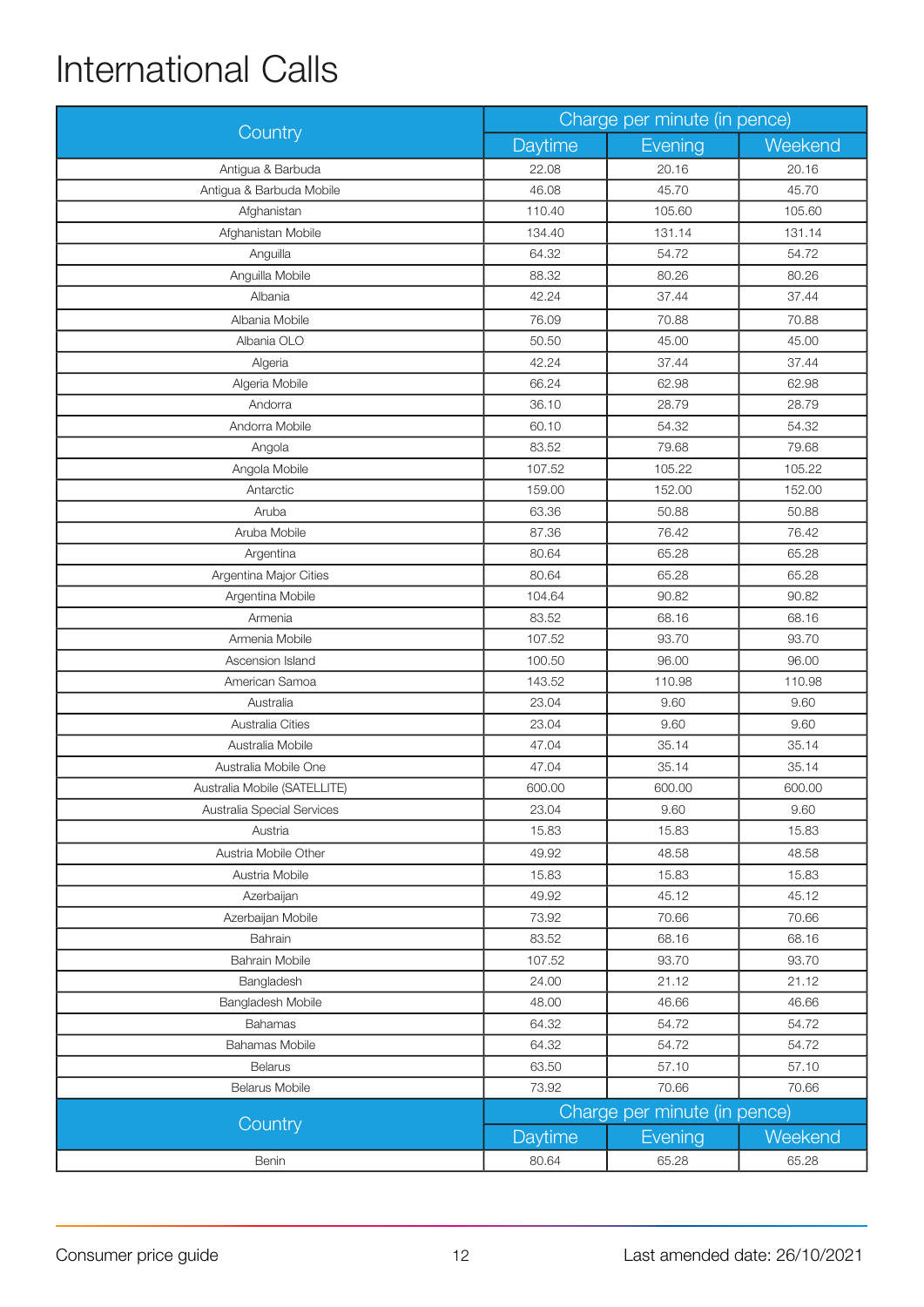| Benin Mobile                              | 104.64 | 90.82  | 90.82  |
|-------------------------------------------|--------|--------|--------|
| Bermuda                                   | 22.08  | 20.16  | 20.16  |
| <b>Belize</b>                             | 83.52  | 68.16  | 68.16  |
| <b>Belize Mobile</b>                      | 107.52 | 93.70  | 93.70  |
| Belgium                                   | 15.83  | 15.83  | 15.83  |
| Belgium Mobistar Mobile                   | 15.83  | 15.83  | 15.83  |
| Belgium Mobile                            | 15.83  | 15.83  | 15.83  |
| Belgium Proximus Mobile                   | 41.76  | 35.14  | 35.14  |
| <b>Belgium Special Service</b>            | 17.76  | 9.60   | 9.60   |
| <b>Bhutan</b>                             | 67.20  | 63.36  | 63.36  |
| Bolivia                                   | 83.52  | 79.68  | 79.68  |
| <b>Bolivia Major Cities</b>               | 83.52  | 79.68  | 79.68  |
| <b>Bolivia Equal Access</b>               | 83.52  | 79.68  | 79.68  |
| <b>Bolivia Mobile</b>                     | 107.52 | 105.22 | 105.22 |
| Bosnia Herzegovina                        | 42.24  | 37.44  | 37.44  |
| Bosnia Herzegovina Mobile                 | 66.24  | 62.98  | 62.98  |
| Botswana                                  | 80.64  | 65.28  | 65.28  |
| Botswana Mobile                           | 104.64 | 90.82  | 90.82  |
| <b>Brazil</b>                             | 80.64  | 65.28  | 65.28  |
| <b>Brazil Mobile</b>                      | 104.64 | 90.82  | 90.82  |
| Brazil Rio De Janeiro                     | 80.64  | 65.28  | 65.28  |
| <b>Barbados</b>                           | 22.08  | 20.16  | 20.16  |
| <b>Barbados Mobile</b>                    | 46.08  | 45.70  | 45.70  |
| <b>Brunel Darussalam</b>                  | 67.20  | 63.36  | 63.36  |
| <b>Brunel Mobile</b>                      | 106.31 | 101.62 | 101.62 |
| British Virgin Islands                    | 73.44  | 62.40  | 62.40  |
| <b>Burkina Faso</b>                       | 83.52  | 79.68  | 79.68  |
| Burkina Faso Mobile                       | 107.52 | 105.22 | 105.22 |
| Bulgaria                                  | 15.83  | 15.83  | 15.83  |
| <b>Bulgaria Mobile</b>                    | 15.83  | 15.83  | 15.83  |
| Burundi                                   | 83.52  | 79.68  | 79.68  |
| CaMdia                                    | 192.00 | 187.19 | 187.19 |
| CaMdia Mobile                             | 216.00 | 212.72 | 212.72 |
| Canada                                    | 18.70  | 9.60   | 9.60   |
| Canada Directory Enquiries                | 128.16 | 126.96 | 126.96 |
| Canada Northwestel                        | 26.33  | 23.04  | 23.04  |
| Central African Republic                  | 129.82 | 124.06 | 124.06 |
| Central African Republic Special Services | 129.82 | 124.06 | 124.06 |
| Cayman Islands                            | 64.32  | 54.72  | 54.72  |
| Cayman Islands Mobile                     | 88.32  | 80.26  | 80.26  |
| Congo Democratic Republic                 | 110.40 | 105.60 | 105.60 |
| Congo Democratic Republic Mobile          | 126.13 | 121.54 | 121.54 |
| Congo Democratic Republic (Premium)       | 161.90 | 155.90 | 155.90 |
| Chad                                      | 131.81 | 126.05 | 126.05 |
| Chad Mobile                               | 155.81 | 151.58 | 151.58 |
| Chile                                     | 80.64  | 65.28  | 65.28  |
| Chile Mobile                              | 104.64 | 90.82  | 90.82  |
| Chile Rural                               | 80.64  | 65.28  | 65.28  |
| <b>Chile Special Services</b>             | 125.90 | 107.40 | 107.40 |
| Chile Santiago                            | 80.64  | 65.28  | 65.28  |
| China                                     | 22.08  | 20.16  | 20.16  |
| China Mobile                              | 46.08  | 45.70  | 45.70  |
| Congo                                     | 110.40 | 105.60 | 105.60 |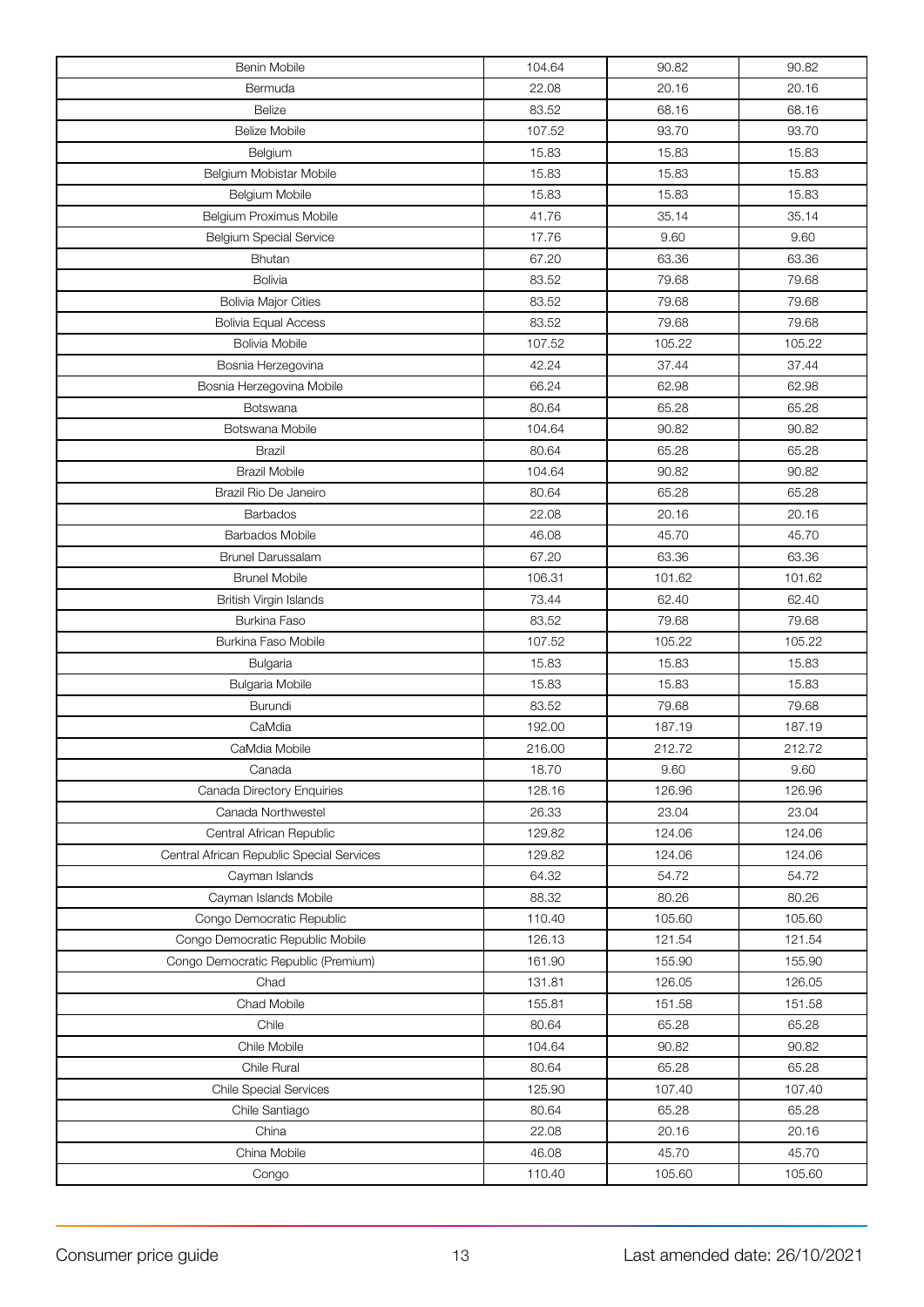| Congo Mobile              | 134.40 | 131.14 | 131.14 |
|---------------------------|--------|--------|--------|
| Cook Islands              | 159.11 | 152.27 | 152.27 |
| Colombia                  | 83.52  | 79.68  | 79.68  |
| Colombia Mobile           | 107.52 | 105.22 | 105.22 |
| Comores                   | 133.48 | 127.25 | 127.25 |
| Cape Verde Islands        | 83.52  | 79.68  | 79.68  |
| Cape Verde Mobile         | 107.52 | 105.22 | 105.22 |
| Costa Rica                | 80.64  | 65.28  | 65.28  |
| Costa Rica Mobile         | 104.64 | 90.82  | 90.82  |
| Cameroon                  | 80.64  | 65.28  | 65.28  |
| Cameroon Mobile           | 104.64 | 90.82  | 90.82  |
| Croatia                   | 15.83  | 15.83  | 15.83  |
| Croatia Mobile            | 15.83  | 15.83  | 15.83  |
| Cuba                      | 133.00 | 127.00 | 127.00 |
| Cyprus                    | 15.83  | 15.83  | 15.83  |
| Cyprus Mobile             | 15.83  | 15.83  | 15.83  |
| Czech Republic            | 15.83  | 15.83  | 15.83  |
| Czech Republic Mobile     | 15.83  | 15.83  | 15.83  |
| Diego Garcia              | 204.97 | 199.25 | 199.25 |
| Djibouti                  | 83.52  | 79.68  | 79.68  |
| Djibouti Mobile           | 107.52 | 105.22 | 105.22 |
| Denmark                   | 15.83  | 15.83  | 15.83  |
| Denmark Mobile Other      | 53.80  | 42.20  | 42.20  |
| Denmark Mobile            | 15.83  | 15.83  | 15.83  |
| Dominican Republic        | 77.50  | 66.00  | 66.00  |
| Dominican Republic Mobile | 88.32  | 80.26  | 80.26  |
| Dominica                  | 74.86  | 63.17  | 63.17  |
| Dominica Mobile           | 98.86  | 88.70  | 88.70  |
| East Timor                | 231.50 | 222.50 | 222.50 |
| Ecuador                   | 83.52  | 79.68  | 79.68  |
| Ecuador Mobile            | 107.52 | 105.22 | 105.22 |
| Egypt                     | 78.72  | 68.16  | 68.16  |
| Egypt Mobile              | 102.72 | 93.70  | 93.70  |
| El Salvador               | 106.56 | 86.40  | 86.40  |
| El Salvador Mobile        | 130.56 | 111.94 | 111.94 |
| Emsat Satellite System    | 626.24 | 587.10 | 587.10 |
| <b>Equatorial Guinea</b>  | 110.40 | 105.60 | 105.60 |
| Eritrea                   | 106.56 | 86.40  | 86.40  |
| Estonia                   | 15.83  | 15.83  | 15.83  |
| Estonia Mobile Other      | 73.92  | 70.66  | 70.66  |
|                           |        |        |        |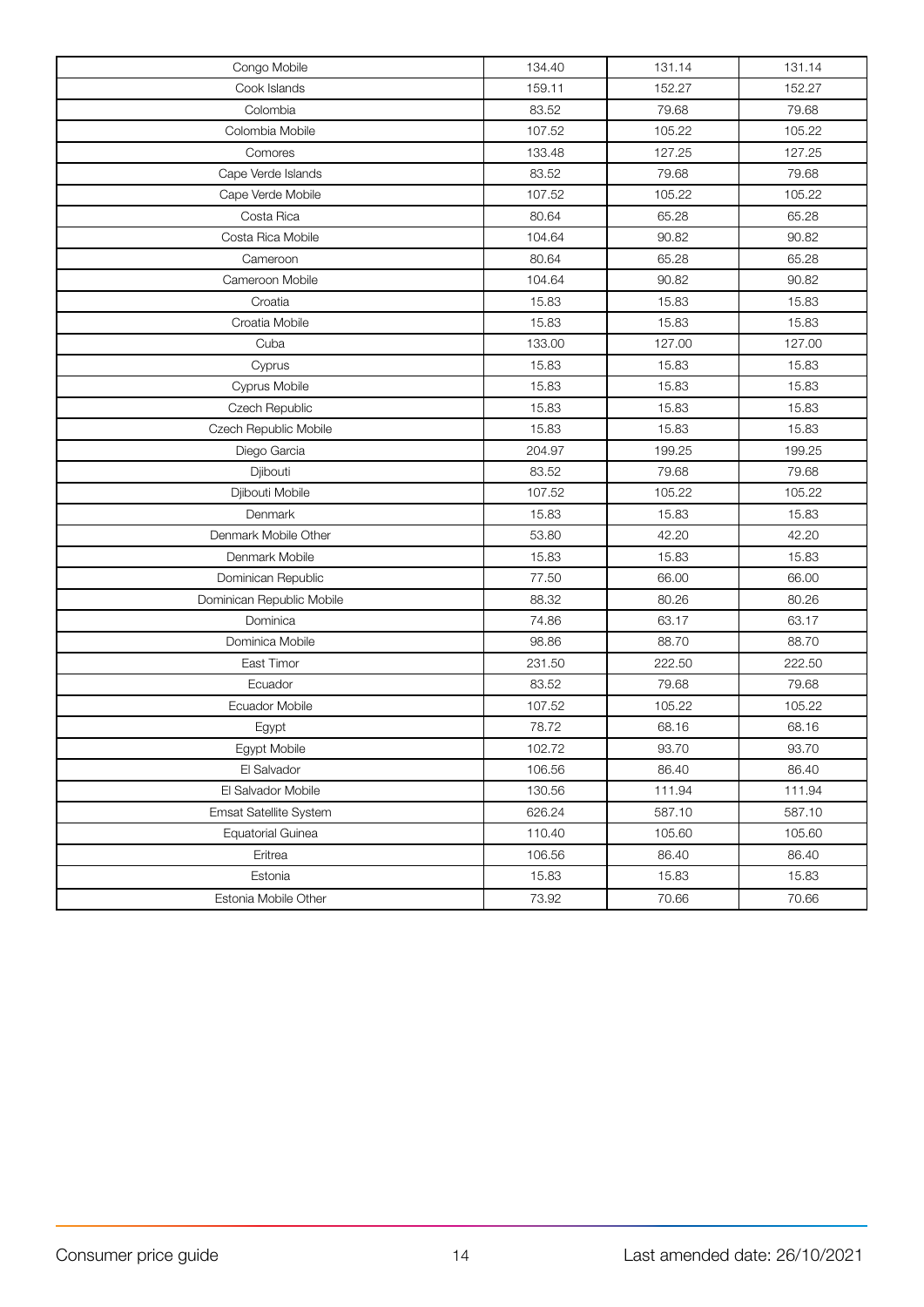|                                | Charge per minute (in pence) |         |         |
|--------------------------------|------------------------------|---------|---------|
| Country                        | Daytime                      | Evening | Weekend |
| Estonia Mobile                 | 15.83                        | 15.83   | 15.83   |
| Estonia (PERSONAL NUMBER)      | 62.86                        | 60.00   | 60.00   |
| Ethiopia                       | 106.56                       | 86.40   | 86.40   |
| Ethiopia Mobile                | 130.56                       | 111.94  | 111.94  |
| Falkland Islands               | 98.40                        | 96.00   | 96.00   |
| Faroe Islands                  | 36.10                        | 28.80   | 28.80   |
| Faroe Islands Mobile           | 60.10                        | 54.34   | 54.34   |
| Fiji                           | 100.60                       | 96.00   | 96.00   |
| Fiji Mobile                    | 107.52                       | 105.22  | 105.22  |
| Finland                        | 15.83                        | 15.83   | 15.83   |
| <b>Finland Mobile</b>          | 15.83                        | 15.83   | 15.83   |
| Finland (PREMIUM)              | 25.92                        | 23.04   | 23.04   |
| France                         | 15.83                        | 15.83   | 15.83   |
| France Mobile Other            | 46.88                        | 43.20   | 43.20   |
| France Mobile                  | 15.83                        | 15.83   | 15.83   |
| France Mobile One              | 46.88                        | 43.20   | 43.20   |
| <b>France Special Services</b> | 17.76                        | 9.60    | 9.60    |
| French Guyana                  | 108.00                       | 102.00  | 102.00  |
| French Guyana Mobile           | 126.00                       | 120.00  | 120.00  |
| French Polynesia               | 110.40                       | 105.60  | 105.60  |
| Gabon                          | 80.64                        | 65.28   | 65.28   |
| Gabon Mobile                   | 104.64                       | 90.82   | 90.82   |
| Gambia                         | 80.64                        | 65.28   | 65.28   |
| Gambia Mobile                  | 104.64                       | 90.82   | 90.82   |
| Grenada                        | 22.08                        | 20.16   | 20.16   |
| Grenada Mobile                 | 46.08                        | 45.70   | 45.70   |
| Georgia                        | 63.36                        | 50.88   | 50.88   |
| Georgia Mobile                 | 87.36                        | 76.42   | 76.42   |
| Germany                        | 15.83                        | 15.83   | 15.83   |
| Germany Mobile Other           | 41.76                        | 35.14   | 35.14   |
| Germany Mobile                 | 15.83                        | 15.83   | 15.83   |
| Germany Personal Numbers       | 54.17                        | 46.80   | 46.80   |
| Ghana                          | 80.64                        | 65.28   | 65.28   |
| Ghana Mobile                   | 104.64                       | 90.82   | 90.82   |
| Gibraltar                      | 23.04                        | 19.20   | 19.20   |
| Gibraltar Mobile               | 47.04                        | 44.74   | 44.74   |
| Guadeloupe                     | 83.52                        | 68.16   | 68.16   |
| Guadeloupe Mobile              | 107.52                       | 93.70   | 93.70   |
| Greenland                      | 83.52                        | 79.68   | 79.68   |
| Greece                         | 15.83                        | 15.83   | 15.83   |
| Greece Mobile                  | 15.83                        | 15.83   | 15.83   |
| Guatemala                      | 80.64                        | 65.28   | 65.28   |
| Guatemala Mobile               | 104.64                       | 90.82   | 90.82   |
| Guinea Bissau                  | 83.52                        | 79.68   | 79.68   |
| Guinea Bissau Mobile           | 107.52                       | 105.22  | 105.22  |
| Guinea                         | 83.52                        | 79.68   | 79.68   |
| Guinea Mobile                  | 107.52                       | 105.22  | 105.22  |
| Guam                           | 110.40                       | 105.60  | 105.60  |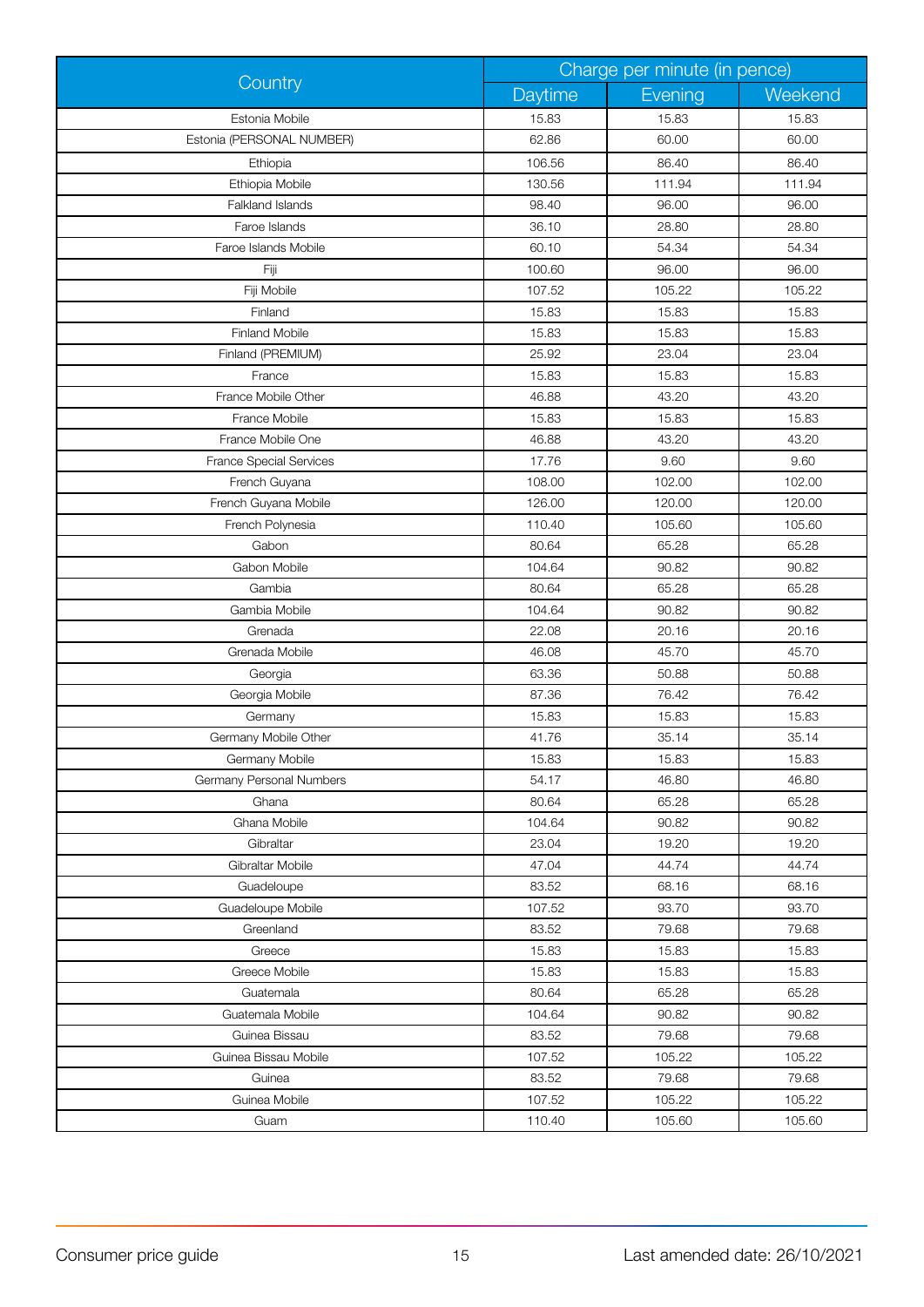|                                 | Charge per minute (in pence) |         |         |
|---------------------------------|------------------------------|---------|---------|
| Country                         | Daytime                      | Evening | Weekend |
| Guyana                          | 106.56                       | 86.40   | 86.40   |
| Guyana Mobile                   | 130.56                       | 111.94  | 111.94  |
| Haiti                           | 98.88                        | 80.26   | 80.26   |
| Haiti Mobile                    | 123.00                       | 105.84  | 105.84  |
| Hong Kong                       | 11.52                        | 7.68    | 7.68    |
| Hong Kong Mobile                | 13.99                        | 9.60    | 9.60    |
| Honduras                        | 80.64                        | 65.28   | 65.28   |
| Honduras Mobile                 | 104.64                       | 90.82   | 90.82   |
| Hungary                         | 15.83                        | 15.83   | 15.83   |
| Hungary Budapest                | 25.92                        | 23.04   | 23.04   |
| Hungary Mobile                  | 15.83                        | 15.83   | 15.83   |
| Iceland                         | 15.83                        | 15.83   | 15.83   |
| Iceland Mobile Other            | 66.24                        | 62.98   | 62.98   |
| <b>Iceland Mobile</b>           | 15.83                        | 15.83   | 15.83   |
| India                           | 24.00                        | 21.12   | 21.12   |
| India Major Cities              | 24.00                        | 21.12   | 21.12   |
| India Minor Cities              | 24.00                        | 21.12   | 21.12   |
| Inmarsat aero                   | 540.58                       | 506.80  | 506.80  |
| Inmarsat b                      | 212.32                       | 199.06  | 199.06  |
| Inmarsat hsd                    | 896.54                       | 840.52  | 840.52  |
| Inmarsat m4                     | 643.86                       | 603.61  | 603.61  |
| Inmarsat m                      | 179.70                       | 168.47  | 168.47  |
| Indonesia                       | 65.28                        | 63.36   | 63.36   |
| Indonesia Major Cities          | 65.28                        | 63.36   | 63.36   |
| Indonesia Mobile                | 89.28                        | 88.90   | 88.90   |
| Iran                            | 106.56                       | 86.40   | 86.40   |
| Iran Mobile                     | 130.56                       | 111.94  | 111.94  |
| Iridium Satellite System        | 521.04                       | 486.00  | 486.00  |
| Ireland                         | 15.83                        | 15.83   | 15.83   |
| Ireland Mobile Other            | 37.44                        | 35.14   | 35.14   |
| Ireland Mobile                  | 15.83                        | 15.83   | 15.83   |
| Ireland Mobile One              | 37.44                        | 35.14   | 35.14   |
| <b>Ireland Premium</b>          | 37.44                        | 35.14   | 35.14   |
| <b>Ireland Special Services</b> | 18.00                        | 16.20   | 16.20   |
| Iraq                            | 106.56                       | 86.40   | 86.40   |
| Iraq Baghdad                    | 106.56                       | 86.40   | 86.40   |
| Iraq Mobile                     | 130.56                       | 111.94  | 111.94  |
| Israel                          | 49.92                        | 45.12   | 45.12   |
| <b>Israel Mobile</b>            | 73.92                        | 70.66   | 70.66   |
| <b>Israel Palestine</b>         | 49.92                        | 45.12   | 45.12   |
| Italy                           | 15.83                        | 15.83   | 15.83   |
| Italy Hutchison 3G Mobile       | 50.56                        | 43.20   | 43.20   |
| Italy Tim Mobile                | 50.56                        | 43.20   | 43.20   |
| Italy Vodafone Mobile           | 50.56                        | 43.20   | 43.20   |
| Italy Mobile                    | 15.83                        | 15.83   | 15.83   |
| Ivory Coast                     | 77.28                        | 72.00   | 72.00   |
| Ivory Coast Mobile              | 101.28                       | 97.54   | 97.54   |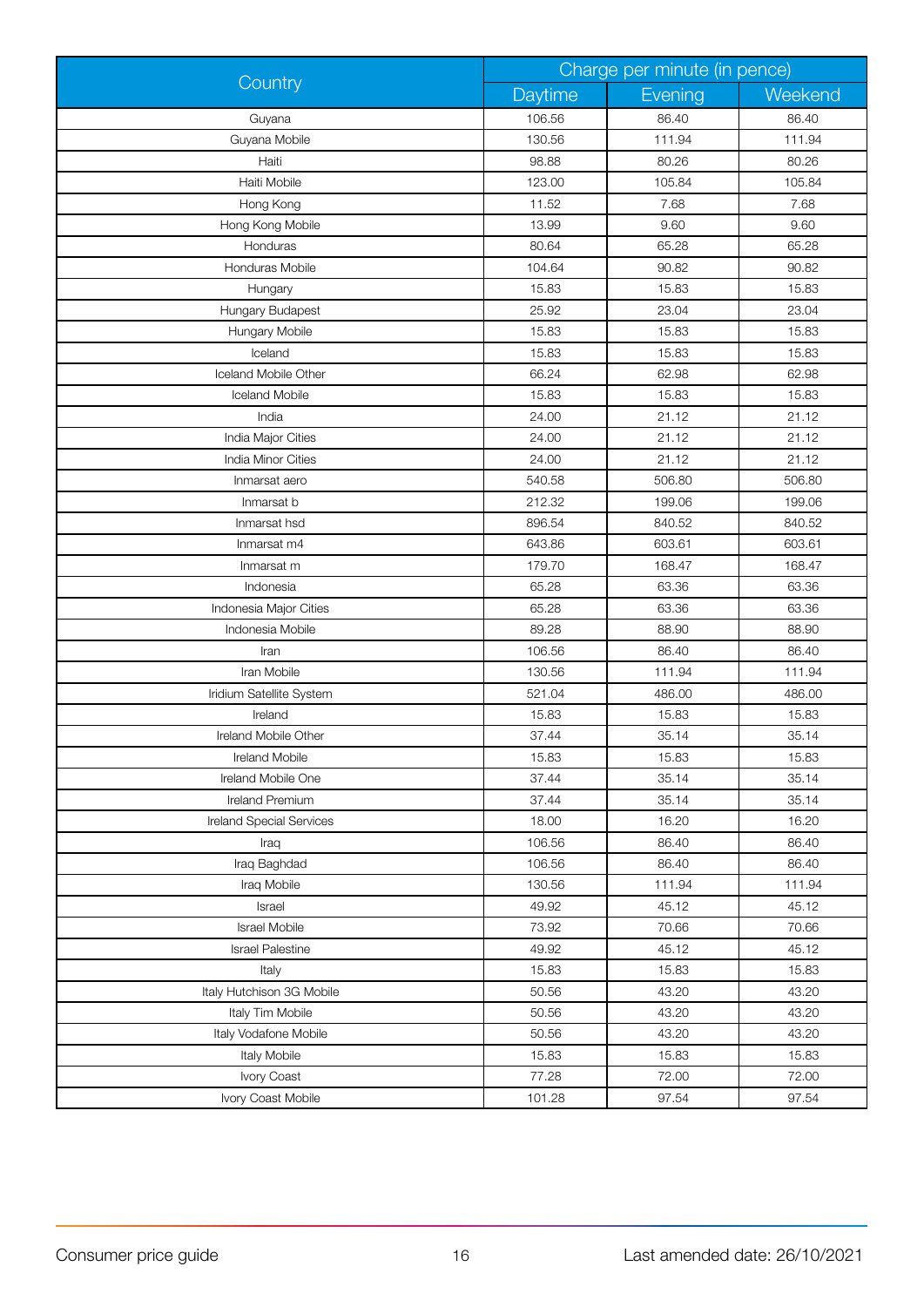| Charge per minute (in pence)<br>Country |         |         |         |  |
|-----------------------------------------|---------|---------|---------|--|
|                                         | Daytime | Evening | Weekend |  |
| Jamaica                                 | 26.80   | 24.20   | 24.20   |  |
| Jamaica Mobile                          | 46.08   | 45.70   | 45.70   |  |
| Jordan                                  | 103.67  | 89.27   | 89.27   |  |
| Jordan Mobile                           | 127.67  | 114.80  | 114.80  |  |
| Japan                                   | 9.60    | 6.72    | 6.72    |  |
| Japan Mobile                            | 33.60   | 32.26   | 32.26   |  |
| Japan Tokyo                             | 9.60    | 6.72    | 6.72    |  |
| Kazakhstan                              | 65.28   | 61.44   | 61.44   |  |
| Kazakhstan Mobile                       | 89.28   | 86.98   | 86.98   |  |
| Kenya                                   | 80.64   | 65.28   | 65.28   |  |
| Kenya Mobile                            | 104.64  | 90.82   | 90.82   |  |
| Kiribati                                | 159.11  | 152.27  | 152.27  |  |
| Kyrgyzstan                              | 65.28   | 61.44   | 61.44   |  |
| Kyrgyzstan Mobile                       | 89.28   | 86.98   | 86.98   |  |
| Kuwait                                  | 83.52   | 68.16   | 68.16   |  |
| Kuwait Mobile                           | 107.52  | 93.70   | 93.70   |  |
| Laos                                    | 129.82  | 124.06  | 124.06  |  |
| Latvia                                  | 15.83   | 15.83   | 15.83   |  |
| Latvia Mobile Other                     | 73.92   | 70.66   | 70.66   |  |
| Latvia Mobile                           | 15.83   | 15.83   | 15.83   |  |
| Latvia Mobile One                       | 73.92   | 70.66   | 70.66   |  |
| Lebanon                                 | 103.68  | 89.28   | 89.28   |  |
| Lebanon Mobile                          | 127.68  | 114.82  | 114.82  |  |
| Liberia                                 | 80.64   | 65.28   | 65.28   |  |
| Liberia Mobile                          | 104.64  | 90.82   | 90.82   |  |
| Libya                                   | 42.24   | 37.44   | 37.44   |  |
| Libya Mobile                            | 66.24   | 62.98   | 62.98   |  |
| Liechtenstein                           | 15.83   | 15.83   | 15.83   |  |
| Liechtenstein Mobile                    | 15.83   | 15.83   | 15.83   |  |
| Liechtenstein Special Services          | 51.40   | 50.40   | 50.40   |  |
| Lithuania                               | 15.83   | 15.83   | 15.83   |  |
| Lithuania Mobile                        | 15.83   | 15.83   | 15.83   |  |
| Lithuania (PERSONAL NUMBERS)            | 60.46   | 58.06   | 58.06   |  |
| Lesotho                                 | 80.64   | 65.28   | 65.28   |  |
| Lesotho Mobile                          | 104.64  | 90.82   | 90.82   |  |
| Luxemburg                               | 15.83   | 15.83   | 15.83   |  |
| Luxemburg Mobile                        | 15.83   | 15.83   | 15.83   |  |
| Macedonia                               | 42.24   | 37.44   | 37.44   |  |
| Macedonia Mobile                        | 66.24   | 62.98   | 62.98   |  |
| St. Martin                              | 72.00   | 60.00   | 60.00   |  |
| Mali                                    | 83.52   | 79.68   | 79.68   |  |
| Mali International Mobile               | 107.40  | 105.36  | 105.36  |  |
| Martinique                              | 83.52   | 68.16   | 68.16   |  |
| Martinique Mobile                       | 107.52  | 93.70   | 93.70   |  |
| Macau                                   | 22.08   | 20.16   | 20.16   |  |
| Mayotte                                 | 106.56  | 86.40   | 86.40   |  |
| Mayotte Mobile                          | 130.56  | 111.94  | 111.94  |  |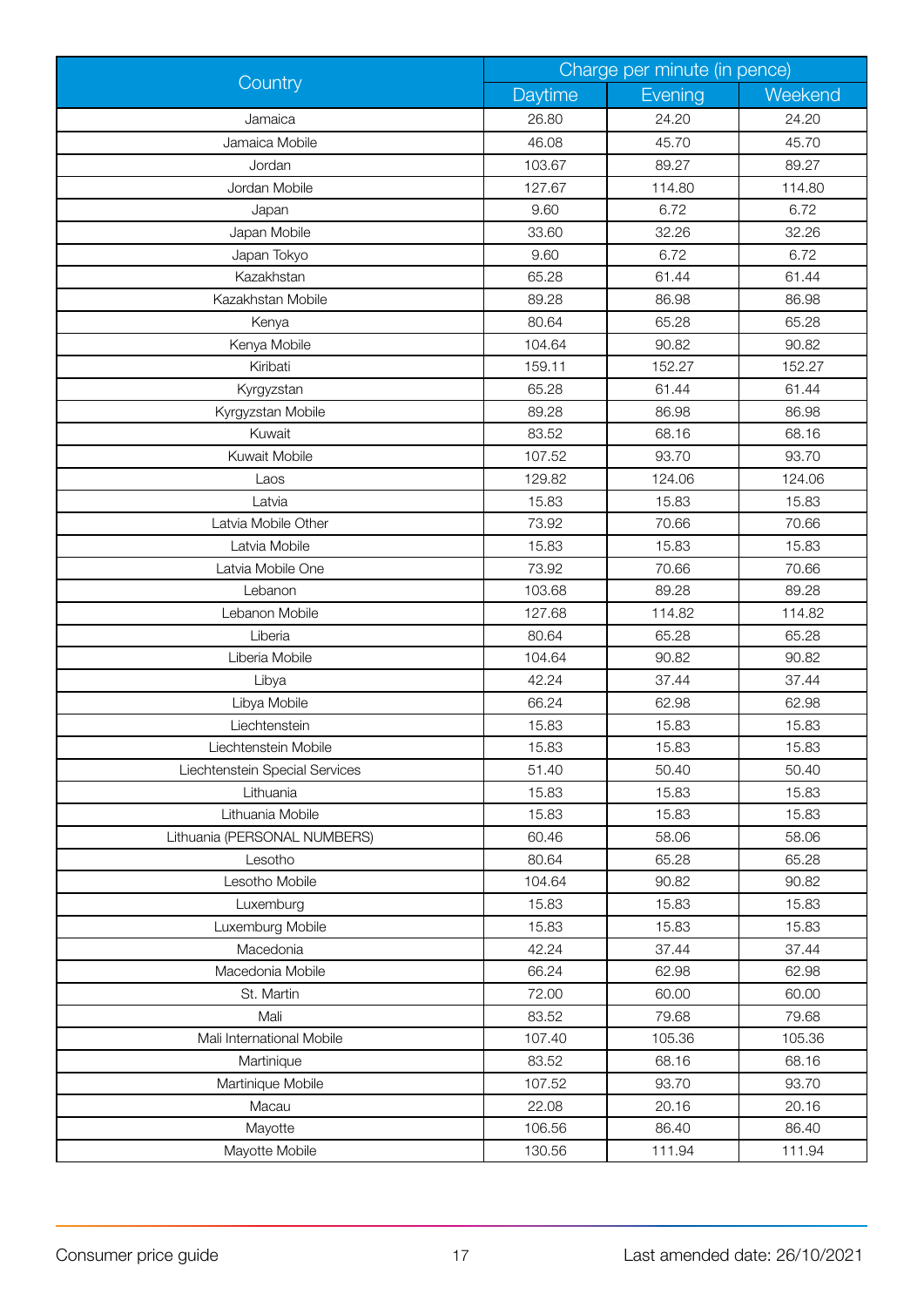|                             | Charge per minute (in pence) |         |         |
|-----------------------------|------------------------------|---------|---------|
| Country                     | Daytime                      | Evening | Weekend |
| Madagascar                  | 83.52                        | 79.68   | 79.68   |
| Madagascar Mobile           | 126.13                       | 121.51  | 121.51  |
| Mexico                      | 67.20                        | 63.36   | 63.36   |
| Mexico Major Cities         | 67.20                        | 63.36   | 63.36   |
| Mexico (EQUAL ACCESS)       | 67.20                        | 63.36   | 63.36   |
| Mexico Mobile               | 91.20                        | 88.90   | 88.90   |
| Marshall Islands            | 131.81                       | 126.05  | 126.05  |
| Micronesia                  | 131.52                       | 126.05  | 126.05  |
| Maldives                    | 100.60                       | 96.00   | 96.00   |
| Maldives Mobile             | 131.20                       | 126.60  | 126.60  |
| Malta                       | 15.83                        | 15.83   | 15.83   |
| Malta Mobile                | 15.83                        | 15.83   | 15.83   |
| Myanmar                     | 110.40                       | 105.60  | 105.60  |
| Montenegro                  | 48.00                        | 44.40   | 44.40   |
| Montenegro Mobile           | 76.09                        | 70.88   | 70.88   |
| Mongolia                    | 129.82                       | 124.06  | 124.06  |
| Mongolia Mobile             | 153.82                       | 149.59  | 149.59  |
| Moldova                     | 63.36                        | 50.88   | 50.88   |
| Moldova Mobile              | 87.36                        | 76.42   | 76.42   |
| Monaco                      | 34.12                        | 26.88   | 26.88   |
| Monaco Mobile               | 58.12                        | 52.42   | 52.42   |
| Morocco                     | 42.24                        | 37.44   | 37.44   |
| Morocco Mobile              | 66.24                        | 62.98   | 62.98   |
| Mozambique                  | 83.52                        | 79.68   | 79.68   |
| Mozambique Mobile           | 107.52                       | 105.22  | 105.22  |
| Mauritius                   | 106.56                       | 86.40   | 86.40   |
| Mauritius Mobile            | 130.56                       | 111.94  | 111.94  |
| Montserrat                  | 74.86                        | 63.17   | 63.17   |
| Mauritania                  | 110.40                       | 105.60  | 105.60  |
| Mauritania Mobile           | 134.40                       | 131.14  | 131.14  |
| Malawi                      | 80.64                        | 65.28   | 65.28   |
| Malawi Mobile               | 104.40                       | 90.60   | 90.60   |
| Malaysia                    | 40.32                        | 37.44   | 37.44   |
| Malaysia Kuala Lampur       | 40.32                        | 37.44   | 37.44   |
| Malaysia Mobile             | 64.32                        | 62.98   | 62.98   |
| Namibia                     | 80.64                        | 65.28   | 65.28   |
| Namibia Mobile              | 104.64                       | 90.82   | 90.82   |
| Netherlands Antilles        | 15.83                        | 15.83   | 15.83   |
| Netherlands Antilles Mobile | 15.83                        | 15.83   | 15.83   |
| Nauru                       | 159.11                       | 152.27  | 152.27  |
| New Caledonia               | 204.97                       | 199.25  | 199.25  |
| New Zealand                 | 29.75                        | 22.08   | 22.08   |
| New Zealand Mobile          | 53.75                        | 47.62   | 47.62   |
| Nigeria                     | 65.28                        | 61.44   | 61.44   |
| Nigeria Mobile              | 89.28                        | 86.98   | 86.98   |
| Nigeria Special Services    | 65.28                        | 61.44   | 61.44   |
| Niger                       | 83.52                        | 79.68   | 79.68   |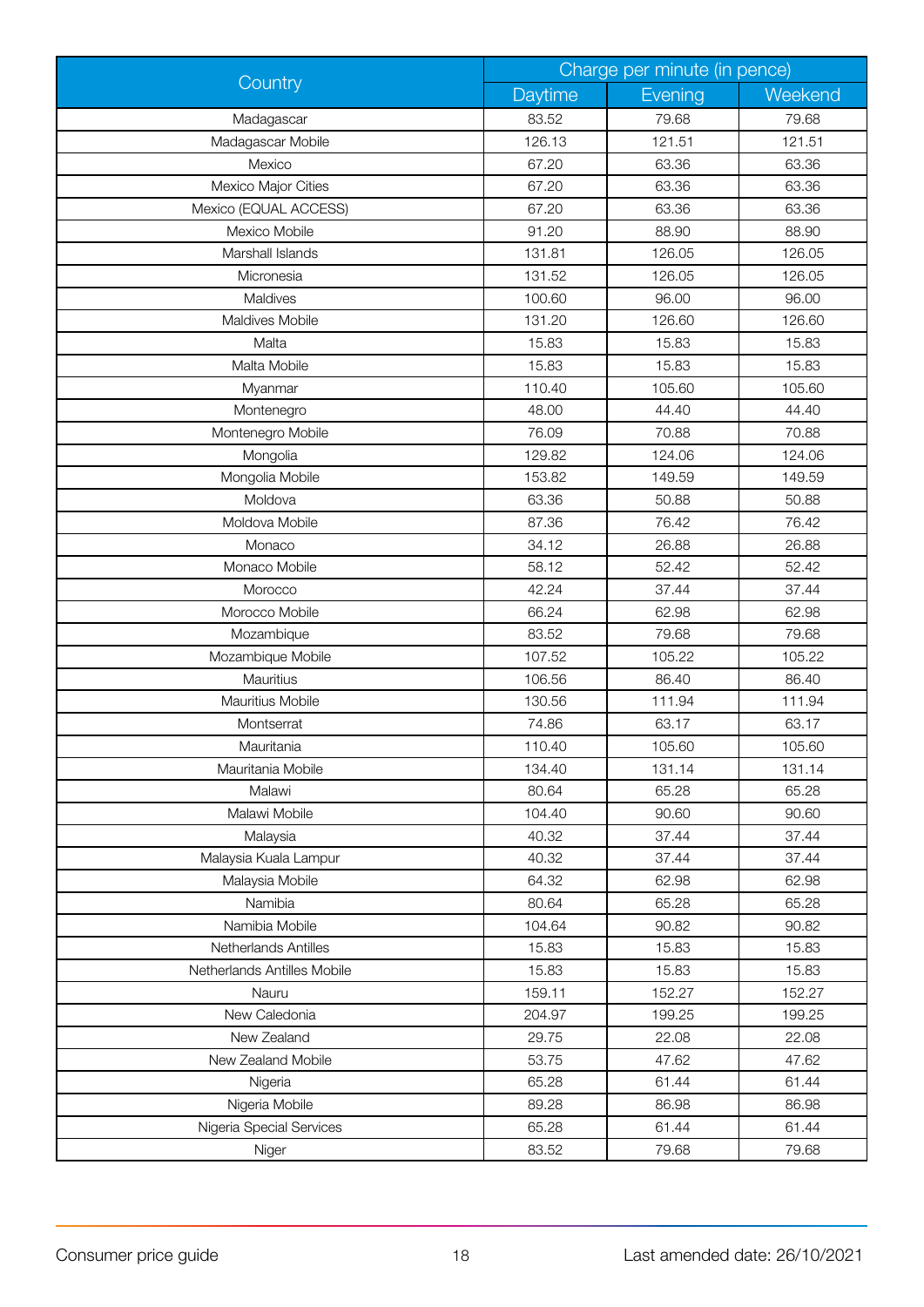|                           | Charge per minute (in pence)<br>Country |         |         |
|---------------------------|-----------------------------------------|---------|---------|
|                           | Daytime                                 | Evening | Weekend |
| Niger Mobile              | 107.52                                  | 105.22  | 105.22  |
| Nicaragua                 | 106.56                                  | 86.40   | 86.40   |
| Nicaragua Mobile          | 130.56                                  | 111.94  | 111.94  |
| Niue                      | 156.00                                  | 149.50  | 149.50  |
| North Korea               | 131.81                                  | 126.05  | 126.05  |
| Northern Marianas         | 106.56                                  | 86.40   | 86.40   |
| Norway                    | 15.83                                   | 15.83   | 15.83   |
| Norway Mobile Other       | 47.04                                   | 35.14   | 35.14   |
| Norway Mobile             | 15.83                                   | 15.83   | 15.83   |
| Nepal                     | 67.20                                   | 63.36   | 63.36   |
| Nepal Mobile              | 91.20                                   | 88.90   | 88.90   |
| Netherlands               | 17.76                                   | 9.60    | 9.60    |
| Netherlands Mobile Other  | 41.76                                   | 35.14   | 35.14   |
| Netherlands Mobile        | 41.76                                   | 35.14   | 35.14   |
| Oman                      | 83.52                                   | 68.16   | 68.16   |
| Oman Mobile               | 107.52                                  | 93.70   | 93.70   |
| Pakistan                  | 24.00                                   | 21.12   | 21.12   |
| Pakistan Mobile           | 48.00                                   | 46.66   | 46.66   |
| Palau                     | 159.11                                  | 152.27  | 152.27  |
| Panama                    | 80.64                                   | 65.28   | 65.28   |
| Panama Mobile             | 104.64                                  | 90.82   | 90.82   |
| Panama Special Services   | 104.64                                  | 90.82   | 90.82   |
| Peru                      | 80.64                                   | 65.28   | 65.28   |
| Peru Mobile               | 104.64                                  | 90.82   | 90.82   |
| Peru Rural                | 80.64                                   | 65.28   | 65.28   |
| Portugal                  | 15.83                                   | 15.83   | 15.83   |
| Portugal Mobile           | 15.83                                   | 15.83   | 15.83   |
| Portugal Special Services | 22.08                                   | 18.24   | 18.24   |
| Paraguay                  | 80.64                                   | 65.28   | 65.28   |
| Paraguay Mobile           | 104.64                                  | 90.82   | 90.82   |
| Philippines               | 67.20                                   | 63.36   | 63.36   |
| Philippines Mobile        | 91.20                                   | 88.90   | 88.90   |
| Papua New Guinea          | 100.60                                  | 96.00   | 96.00   |
| Poland                    | 15.83                                   | 15.83   | 15.83   |
| Poland Mobile Centernet   | 49.92                                   | 48.58   | 48.58   |
| Poland Mobile Other       | 49.92                                   | 48.58   | 48.58   |
| Poland Mobile             | 15.83                                   | 15.83   | 15.83   |
| Poland Mobile One         | 49.92                                   | 48.58   | 48.58   |
| Puerto Rico               | 48.96                                   | 42.24   | 42.24   |
| Palestine                 | 49.92                                   | 45.12   | 45.12   |
| Palestine Mobile          | 58.58                                   | 52.42   | 52.42   |
| Qatar                     | 83.52                                   | 68.16   | 68.16   |
| Qatar Mobile              | 107.52                                  | 93.70   | 93.70   |
| Reunion                   | 83.52                                   | 79.68   | 79.68   |
| <b>Reunion Mobile</b>     | 107.52                                  | 105.22  | 105.22  |
| Romania                   | 15.83                                   | 15.83   | 15.83   |
| Romania Mobile            | 15.83                                   | 15.83   | 15.83   |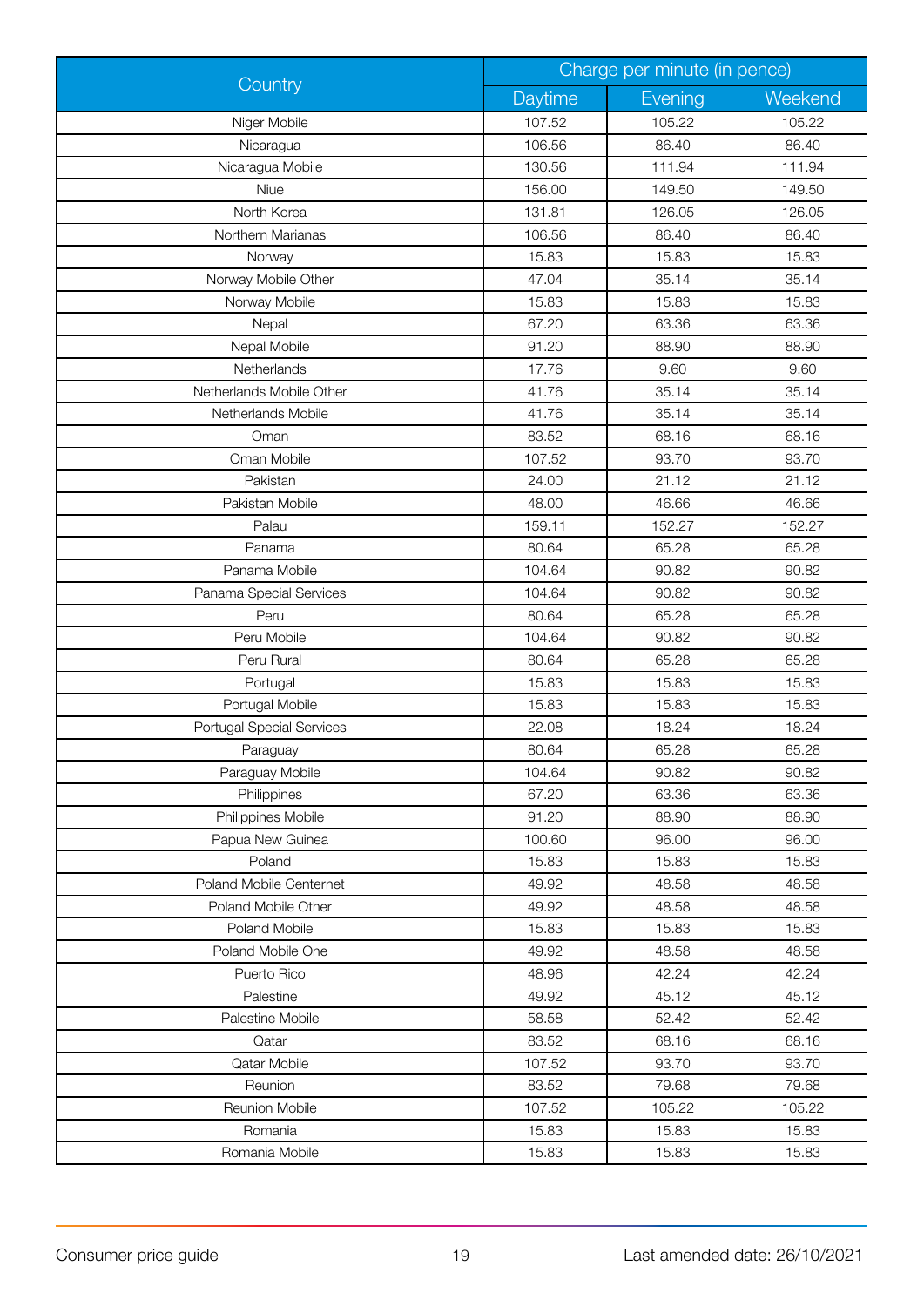|                                   | Charge per minute (in pence) |         |         |
|-----------------------------------|------------------------------|---------|---------|
| Country                           | Daytime                      | Evening | Weekend |
| Russia                            | 49.92                        | 45.12   | 45.12   |
| Russia Major Cities               | 49.92                        | 45.12   | 45.12   |
| Russia Mobile                     | 73.92                        | 70.66   | 70.66   |
| Russia Mobile One                 | 73.92                        | 70.66   | 70.66   |
| Rwanda                            | 83.52                        | 79.68   | 79.68   |
| Rwanda Mobile                     | 107.52                       | 105.22  | 105.22  |
| South Africa                      | 49.92                        | 44.15   | 44.15   |
| South Africa Mobile               | 84.52                        | 69.68   | 69.68   |
| South Africa Special Services     | 95.60                        | 87.70   | 87.70   |
| Satelite Other                    | 260.54                       | 244.26  | 244.26  |
| Saudi International Arabia        | 63.36                        | 50.88   | 50.88   |
| Saudi International Arabia Mobile | 87.60                        | 76.20   | 76.20   |
| Senegal                           | 106.56                       | 86.40   | 86.40   |
| Senegal Mobile                    | 130.56                       | 111.94  | 111.94  |
| Serbia                            | 42.24                        | 37.44   | 37.44   |
| Serbia Mobile                     | 66.24                        | 62.98   | 62.98   |
| Seychelles                        | 106.56                       | 86.40   | 86.40   |
| Seychelles Special Services       | 106.56                       | 86.40   | 86.40   |
| Singapore                         | 18.24                        | 14.40   | 14.40   |
| Singapore Mobile                  | 42.24                        | 39.94   | 39.94   |
| Sierra Leone                      | 80.64                        | 65.28   | 65.28   |
| Sierra Leone Mobile               | 104.64                       | 90.82   | 90.82   |
| South Korea                       | 67.20                        | 63.36   | 63.36   |
| South Korea Mobile                | 91.20                        | 88.90   | 88.90   |
| Sri Lanka                         | 79.68                        | 64.20   | 64.20   |
| Sri Lanka Mobile                  | 103.68                       | 95.52   | 95.52   |
| Slovakia                          | 15.83                        | 15.83   | 15.83   |
| Slovakia Mobile                   | 15.83                        | 15.83   | 15.83   |
| Slovenia                          | 15.83                        | 15.83   | 15.83   |
| Slovenia Alternative Networks     | 42.24                        | 37.44   | 37.44   |
| Slovenia Mobile Other             | 66.24                        | 62.98   | 62.98   |
| Slovenia Mobile                   | 15.83                        | 15.83   | 15.83   |
| San Marino                        | 42.24                        | 37.44   | 37.44   |
| San Marino Mobile                 | 50.56                        | 45.34   | 45.34   |
| San Marino Premium                | 79.40                        | 73.90   | 73.90   |
| Solomon Islands                   | 159.11                       | 152.27  | 152.27  |
| Somalia                           | 131.81                       | 126.05  | 126.05  |
| Somalia Mobile                    | 162.00                       | 162.00  | 162.00  |
| St. Pierre & Miquelon             | 64.32                        | 54.72   | 54.72   |
| St. Pierre & Miquelon Mobile      | 88.32                        | 80.26   | 80.26   |
| Spain                             | 15.83                        | 15.83   | 15.83   |
| Spain Mobile                      | 15.83                        | 15.83   | 15.83   |
| Spain Mobile One                  | 45.12                        | 35.14   | 35.14   |
| Spain Premium                     | 45.12                        | 35.14   | 35.14   |
| Spain Special Services            | 56.60                        | 42.20   | 42.20   |
| South Sudan                       | 97.00                        | 78.50   | 78.50   |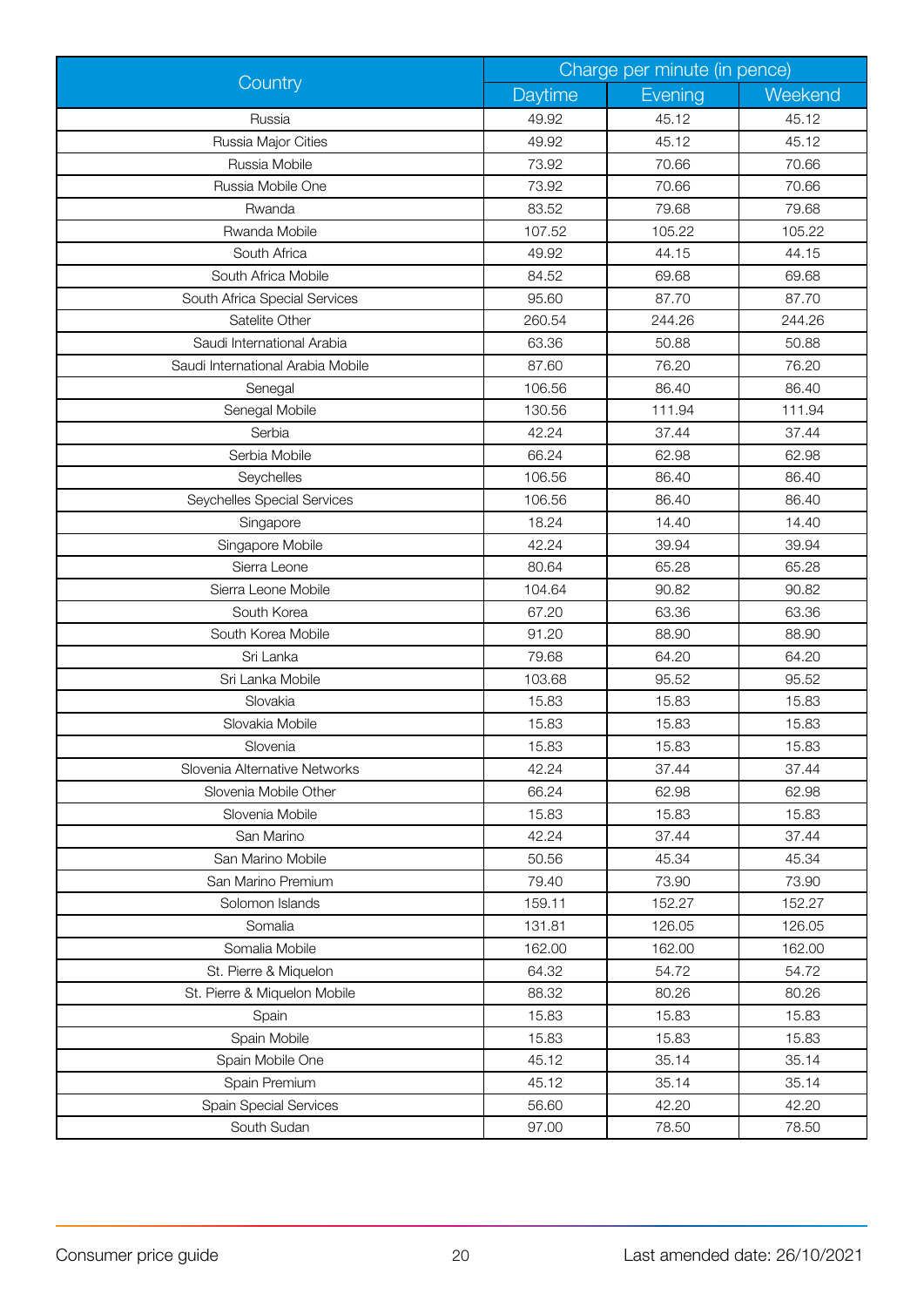|                                     | Charge per minute (in pence) |         |         |
|-------------------------------------|------------------------------|---------|---------|
| Country                             | Daytime                      | Evening | Weekend |
| St. Helena                          | 129.82                       | 124.06  | 124.06  |
| St. Kitts & Nevis                   | 64.32                        | 54.72   | 54.72   |
| St. Kitts & Nevis Mobile            | 88.32                        | 80.26   | 80.26   |
| St. Lucia                           | 22.08                        | 20.16   | 20.16   |
| St. Lucia Mobile                    | 46.08                        | 45.70   | 45.70   |
| Sao Tome & Principe                 | 156.00                       | 150.00  | 150.00  |
| Sudan                               | 80.64                        | 65.28   | 65.28   |
| Sudan Mobile                        | 104.64                       | 65.53   | 65.53   |
| Suriname                            | 125.94                       | 100.80  | 100.80  |
| Suriname Mobile                     | 149.94                       | 126.34  | 126.34  |
| St. Vincent & Grenadines            | 64.32                        | 54.72   | 54.72   |
| St. Vincent & Grenadines Mobile     | 88.32                        | 80.26   | 80.26   |
| Sweden                              | 15.83                        | 15.83   | 15.83   |
| Sweden Mobile                       | 41.76                        | 41.38   | 41.38   |
| Switzerland                         | 17.76                        | 9.60    | 9.60    |
| Switzerland Mobile Other            | 43.20                        | 37.18   | 37.18   |
| Switzerland Mobile                  | 43.20                        | 37.18   | 37.18   |
| Switzerland Mobile One              | 43.20                        | 37.18   | 37.18   |
| <b>Switzerland Special Services</b> | 17.76                        | 9.60    | 9.60    |
| Swaziland                           | 80.64                        | 65.28   | 65.28   |
| Swaziland Mobile                    | 104.64                       | 90.82   | 90.82   |
| Syria                               | 103.67                       | 89.27   | 89.27   |
| Syria Mobile                        | 127.67                       | 114.80  | 114.80  |
| Taiwan                              | 67.20                        | 63.36   | 63.36   |
| Taiwan Mobile                       | 91.20                        | 88.90   | 88.90   |
| Tajikistan                          | 83.52                        | 79.68   | 79.68   |
| Tajikistan Mobile                   | 107.52                       | 105.22  | 105.22  |
| Turks & Caicos Islands              | 74.86                        | 63.17   | 63.17   |
| Turks & Caicos Island Mobile        | 98.86                        | 88.70   | 88.70   |
| Thailand                            | 65.28                        | 63.36   | 63.36   |
| <b>Thailand Mobile</b>              | 89.28                        | 88.90   | 88.90   |
| Tunisia                             | 53.40                        | 47.60   | 47.60   |
| Tunisia Mobile                      | 66.24                        | 62.98   | 62.98   |
| Togo                                | 106.56                       | 86.40   | 86.40   |
| Tokelau                             | 204.97                       | 199.25  | 199.25  |
| Tonga                               | 129.82                       | 124.06  | 124.06  |
| Trinidad & Tobago                   | 22.08                        | 20.16   | 20.16   |
| Trinidad & Tobago Mobile            | 46.08                        | 45.70   | 45.70   |
| Turkmenistan                        | 78.24                        | 72.38   | 72.38   |
| Turkey                              | 23.04                        | 19.20   | 19.20   |
| Turkey (CYPRUS) mobile              | 55.20                        | 53.32   | 53.32   |
| Turkey (CYPRUS)                     | 23.04                        | 19.20   | 19.20   |
| Turkey Mobile Other                 | 55.20                        | 53.32   | 53.32   |
| <b>Turkey Mobile</b>                | 55.20                        | 53.32   | 53.32   |
| Tuvalu                              | 159.11                       | 152.27  | 152.27  |
| Tanzania                            | 80.64                        | 65.28   | 65.28   |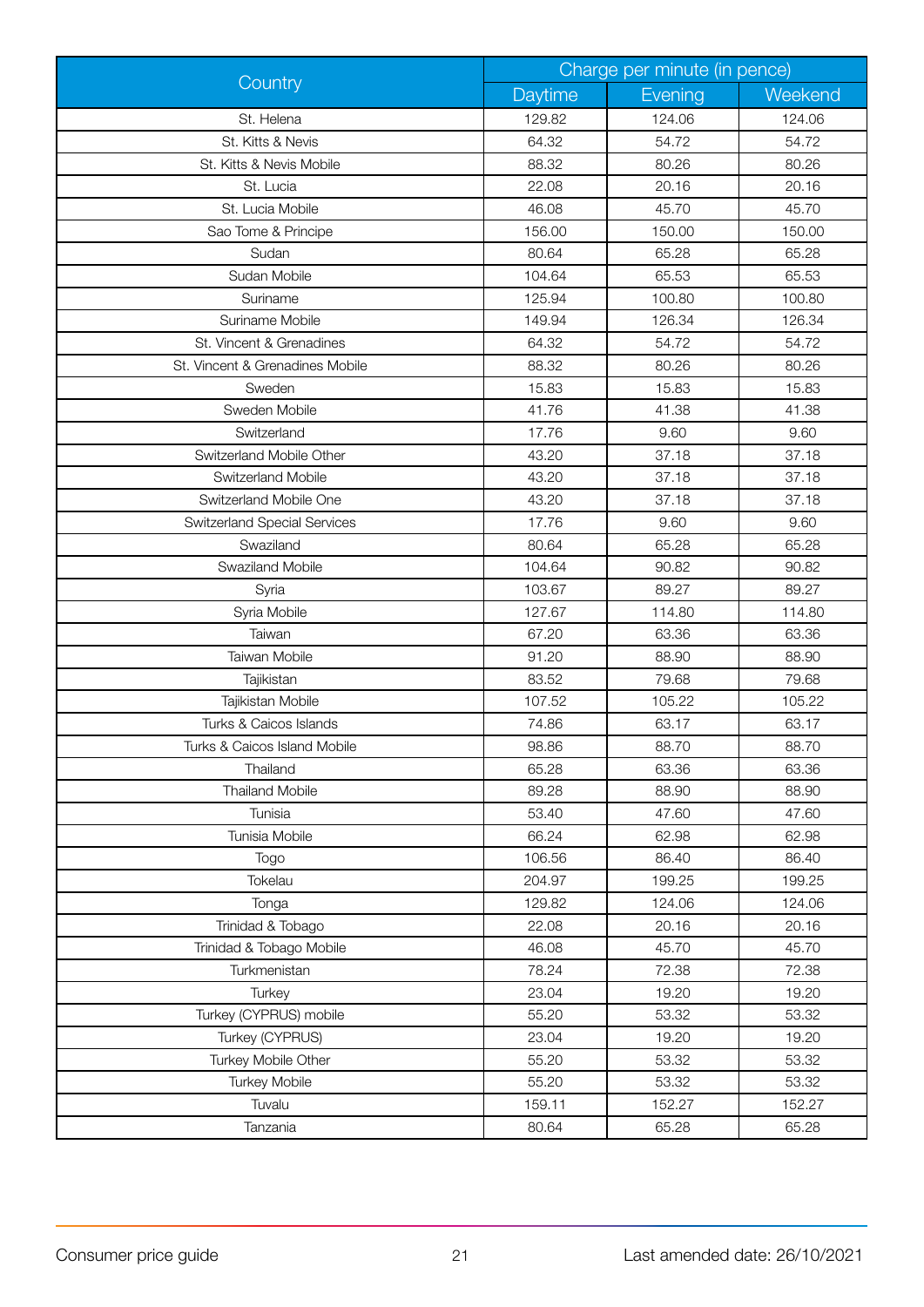| Country                        | Charge per minute (in pence) |         |         |
|--------------------------------|------------------------------|---------|---------|
|                                | Daytime                      | Evening | Weekend |
| Tanzania Mobile                | 104.64                       | 90.82   | 90.82   |
| <b>United Arab Emirates</b>    | 63.36                        | 50.88   | 50.88   |
| United Arab Emirates Mobile    | 87.36                        | 76.42   | 76.42   |
| Uganda                         | 80.64                        | 65.28   | 65.28   |
| Uganda Mobile                  | 104.64                       | 90.82   | 90.82   |
| Ukraine                        | 49.92                        | 45.12   | 45.12   |
| Ukraine Mobile                 | 73.92                        | 70.66   | 70.66   |
| Uruguay                        | 80.64                        | 65.28   | 65.28   |
| Uruguay Mobile                 | 104.64                       | 90.82   | 90.82   |
| <b>USA</b>                     | 14.39                        | 9.60    | 9.60    |
| <b>USA Alaska</b>              | 14.39                        | 9.60    | 9.60    |
| <b>USA Directory Enquiries</b> | 135.96                       | 118.97  | 118.97  |
| <b>USA Hawaii</b>              | 14.39                        | 9.60    | 9.60    |
| US Virgin Islands              | 14.39                        | 9.60    | 9.60    |
| Uzbekistan                     | 65.28                        | 61.44   | 61.44   |
| Uzbekistan Mobile              | 89.28                        | 86.98   | 86.98   |
| Vanuatu                        | 159.11                       | 152.27  | 152.27  |
| Vatican City                   | 21.12                        | 9.60    | 9.60    |
| Venezuela                      | 80.64                        | 65.28   | 65.28   |
| Venezuela Mobile               | 104.64                       | 90.82   | 90.82   |
| Vietnam                        | 129.82                       | 124.06  | 124.06  |
| Vietnam Mobile                 | 153.82                       | 149.59  | 149.59  |
| Wallis & Futuna                | 203.50                       | 193.50  | 193.50  |
| Western Samoa                  | 204.50                       | 199.00  | 199.00  |
| Yemen                          | 106.56                       | 86.40   | 86.40   |
| Yemen Mobile                   | 130.56                       | 111.94  | 111.94  |
| Zambia                         | 80.64                        | 65.28   | 65.28   |
| Zambia Mobile                  | 104.64                       | 90.82   | 90.82   |
| Zimbabwe                       | 80.64                        | 65.28   | 65.28   |
| Zimbabwe Mobile                | 104.64                       | 90.82   | 90.82   |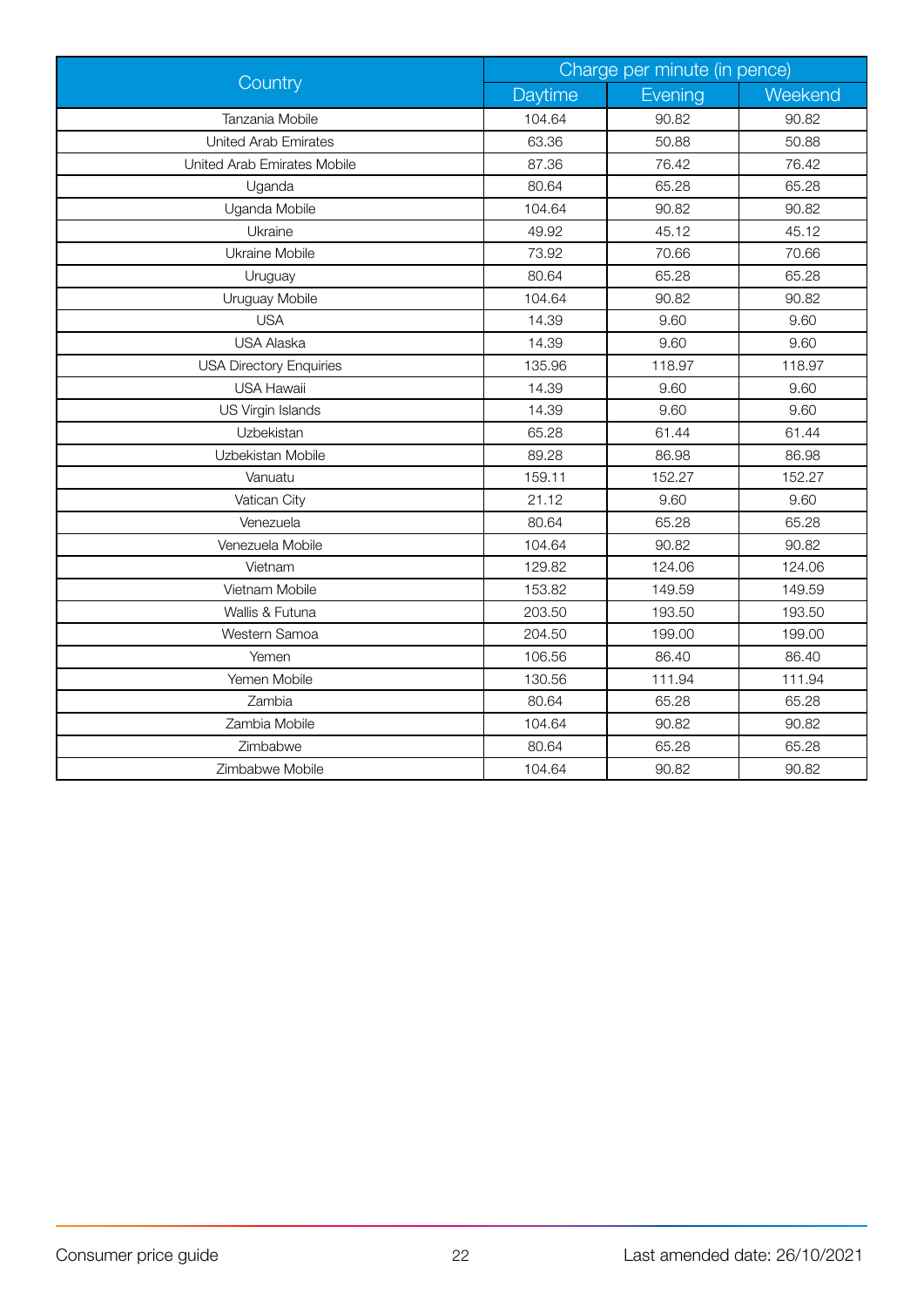# <span id="page-22-0"></span>UK WiFi Services

|                      | Call              | Charge per minute (in pence) |         |         |
|----------------------|-------------------|------------------------------|---------|---------|
|                      | Connection<br>Fee | <b>Daytime</b>               | Evening | Weekend |
| UK Wi Fi Services 1  | 18                | 15.04                        | 15.04   | 7.52    |
| UK Wi Fi Services 10 | 18                | 9.54                         | 9.54    | 9.54    |
| UK Wi Fi Services 12 | 18                | 13.20                        | 13.20   | 13.20   |
| UK Wi Fi Services 2  | 18                | 14.26                        | 11.86   | 6.04    |
| UK Wi Fi Services 3  | 18                | 15.84                        | 12.65   | 7.97    |
| UK Wi Fi Services 4  | 18                | 15.40                        | 9.41    | 4.72    |
| UK Wi Fi Services 5  | 18                | 14.36                        | 11.62   | 6.50    |
| UK Wi Fi Services 6  | 18                | 12.53                        | 10.03   | 6.04    |
| UK Wi Fi Services 7  | 18                | 11.98                        | 11.98   | 11.98   |
| UK Wi Fi Services 8  | 18                | 18.24                        | 14.26   | 6.04    |
| UK Wi Fi Services 9  | 18                | 15.95                        | 15.95   | 15.95   |

# UK Personal Numbering

|                            | Call              | Charge Per minute (in pence) |         |         |
|----------------------------|-------------------|------------------------------|---------|---------|
|                            | Connection<br>Fee | Daytime                      | Evening | Weekend |
| UK Personal Numbering pn1  | 18                | 23.29                        | 15.52   | 7.76    |
| UK Personal Numbering pn2  | 18                | 57.48                        | 57.48   | 57.48   |
| UK Personal Numbering pn3  | 18                | 54.29                        | 44.47   | 45.01   |
| UK Personal Numbering pn4  | 18                | 29.59                        | 29.59   | 29.59   |
| UK Personal Numbering pn5  | 18                | 18.92                        | 18.92   | 18.92   |
| UK Personal Numbering pn6  | 18                | 22.48                        | 22.48   | 22.48   |
| UK Personal Numbering pn7  | 18                | 4.03                         | 1.02    | 1.02    |
| UK Personal Numbering pn8  | 18                | 22.45                        | 22.45   | 22.45   |
| UK Personal Numbering pn9  | 18                | 26.63                        | 26.63   | 26.63   |
| UK Personal Numbering pn10 | 18                | 40.27                        | 40.27   | 40.27   |
| UK Personal Numbering pn11 | 18                | 42.42                        | 32.60   | 33.16   |
| UK Personal Numbering pn12 | 18                | 30.78                        | 30.78   | 30.78   |
| UK Personal Numbering pn13 | 18                | 45.01                        | 45.01   | 45.01   |
| UK Personal Numbering pn14 | 18                | 33.74                        | 33.74   | 33.74   |
| UK Personal Numbering pn15 | 18                | 14.18                        | 14.18   | 14.18   |
| UK Personal Numbering pn16 | 18                | 15.36                        | 15.36   | 15.36   |
| UK Personal Numbering pn17 | 18                | 16.55                        | 16.55   | 16.55   |
| UK Personal Numbering pn18 | 18                | 17.72                        | 17.72   | 17.72   |
| UK Personal Numbering pn19 | 18                | 10.62                        | 10.62   | 10.62   |
| UK Personal Numbering pn20 | 18                | 27.22                        | 27.22   | 27.22   |
| UK Personal Numbering pn21 | 18                | 47.56                        | 47.56   | 47.56   |
| UK Personal Numbering pn22 | 18                | 10.01                        | 6.44    | 5.45    |
| UK Personal Numbering D    | 18                | 16.21                        | 9.55    | 9.55    |
| UK Personal Numbering E    | 18                | 6.00                         | 6.00    | 6.00    |
| UK Personal Numbering F    | 18                | 29.10                        | 19.39   | 9.70    |
| UK Personal Numbering j    | 18                | 31.04                        | 21.34   | 10.18   |
| UK Personal Numbering k    | 18                | 36.38                        | 24.25   | 12.11   |